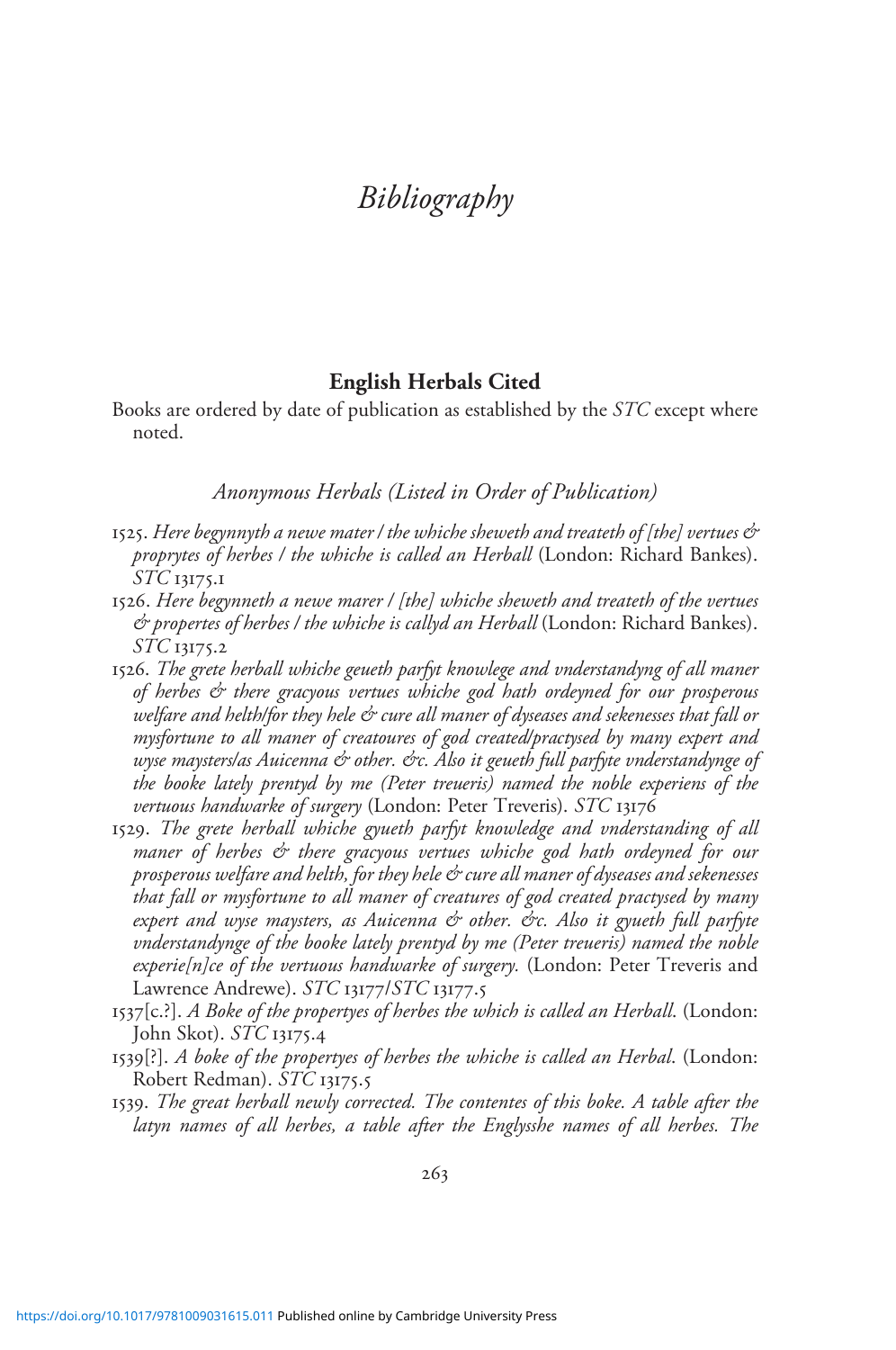propertees and qualytes of all thynges in this booke. The descrypcyon of vrynes, how a man shall haue trewe knoweledge of all sekenesses. An exposycyon of the wordes obscure and not well knowen. A table, quyckly to fynde remedyes for all dyseases, God saue the Kynge (London: Thomas Gibson). STC 13178

- 1541. Hereafter foloweth the knowledge, properties, and the vertues of Herbes. (London: Robert Wyer). STC 13175.6 (Note: See Tracy, Robert Wyer.)
- 1541. A boke of the propertyes of herbes the whiche is called an Harbal (London: Thomas Petyt). STC 13175.8
- 1541[?]. A boke of the propertyes of herbes the whiche is called an Herbal (London: Elizabeth Pickering Redman). STC 13175.7
- 1544. A newe Herball of Macer. Translated out of Laten in to Englysshe (London: Robert Wyer). STC 13175.8c (Note: See Tracy, Robert Wyer.)
- 1545[?]. A boke of the propertyes of herbes the which is called an herball (London: Robert Copland). STC 13175.11 (Note: Conjectured date supplied by Blayney, Stationers' Company, 1,046.)
- 1546. A boke of the propertyes of herbes the whiche is called an Herbal (London: William Middleton). STC 13175.10
- 1548[?]. A boke of the propertes of herbes the which is called an herball (London: John Rastell for John Walley). STC 13175.12 (Note: See Blayney, Stationers' Company, 1,046.)
- 1550. A lytel herball of the properties of herbes newely amended and corrected, with certayne addicions at the end of the boke [as] appointed in the almanacke, made in M.D.L. the xii. day of February by A. Askham (London: William Powell). STC 13175.13
- 1552[c.]. Macers herbal. Practysyd by doctor Lynacro. Translated out of laten, in to Englysshe, whiche shewynge theyr Operacyons & Vertues, set in the margent of this Boke, to the entent you might know theyr Vertues (London: Robert Wyer). STC 13175.13c
- 1552[?]. A boke of the propreties of Herbes called an herball, wherunto is added the time [the] herbes, floures and Sedes shold be gathered to be kept the whole yere, with the virtue of [the] Herbes when they are stilled. Also a generall rule of all maner of Herbes drawen out of an auncyent booke of Phisyck by W.C. (London: William Copland for John Wight/Richard Kele). STC 13175.15/STC 13175.15A
- 1555[?]. A boke of the propreties of Herbes called an herball, whereunto is added the time [the] herbes, floures and Sedes shold be gathered to be kept the whole yere, with the virtue of [the] Herbes when they are stilled. Also a general rule of al maner of Herbes drawen out of an auncient boke of Phisyck by W.C. (London: John King for John Walley/Antony Veale).  $STC$  13175.16/ $STC$  13175.17
- 1559[?]. A boke of the propreties of Herbes called an herbal, whereunto is added the tyme [the] herbes, floures and Sedes shoulde be gathered to be kept the whole yere, with the virtue of [the]Herbes whe[n] they are stylled. Also a generall rule of al manner of Herbes drawen out of an auncient boke of Physycke by W.C. (London: William Copland). STC 13176.18
- 1561. A little Herball of the properties of Herbes, newly amended & corrected, wyth certayn Additions at the ende of the boke, declaring what Herbes hath influence of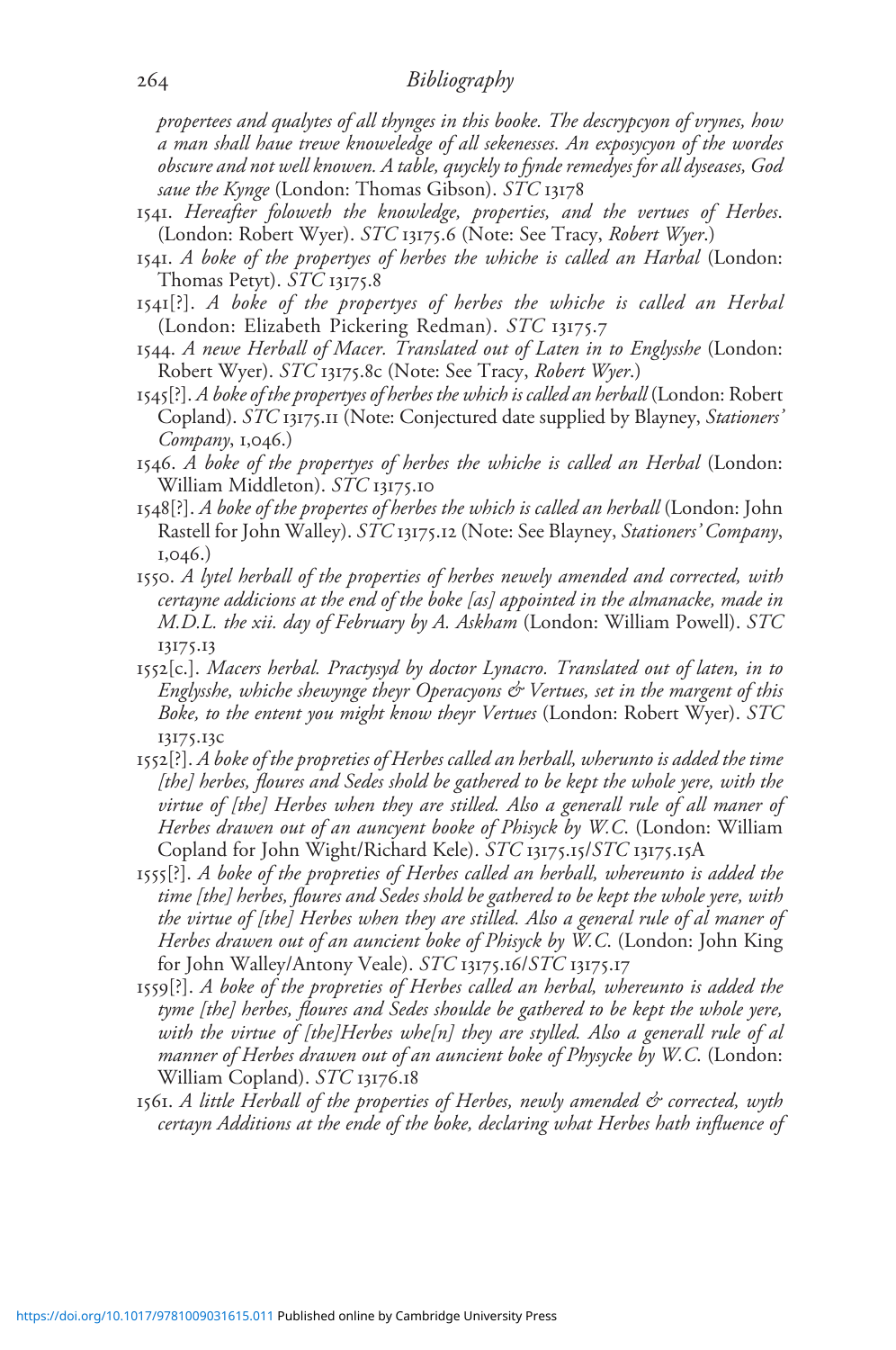certain Sterres and constellations, wherby maye be chosen the best and most lucky tymes and days of their ministraction, according to the Moone being in the signes of heaue[n] the which is daily appoi[n]ted in the Almanacke, made and gathered in the yeare of our Lorde God, M.D.L. the .xxi. daye of February, by Anthony Askha[m], Physycyon (London: John King). STC 13175.19

- 1561. The greate Herball, which geueth parfyte knowledge & understanding of al maner of herbes, and theyr gracious vertues, whiche GOD hath ordeyned for our prosperous welfare and health, for they heale and cure all maner of disases and sekenesses, that fall or misfortune too all maner of creatures of GOD created, practysed by many expert and wyse maysters, as Auicenna, Pandecta, and more other, &c. Newlye corrected and diligently ouersene. In the yeare of our Lord God. M. CCCCC.LXI (London: John King). STC 13179
- 1567[c]. A booke of the properties of herbes, called an herbal. Whereunto is added the tyme that herbes, floures and seedes should bee gathered to bee kept the whole yeare, wyth the virtue of the herbes when they are stylled. Also a generall rule of all maner of herbes, drawen out of an auncient booke of physycke by W.C. (London: John Awdely for Anthony Kitson). STC 13175.19c

Authored and/or Epitomized English Herbals (Listed in Order of Publication)

- 1538. William Turner. Libellus de re Herbaria novus in quo Herbarum aliquot nomina greca, latina & anglica habes, vna cum nominibus officinarum (London: John Byddell). STC 24358
- 1548. William Turner. The Names of Herbes in Greke, Latin, Englishe Duche & Frenche. Gathered by William Turner (London: Steven Mierdman for John Day and William Seres). STC 24359
- 1551. William Turner. A New Herball, wherein are conteyned the names of Herbes in Greke, Latin, Englysh, Duch Frenche, and in the Potecaries and Herbaries Latin, with the properties degrees and natural places of the same, gathered and made by Wylliam Turner, Physicion vnto the Duke of Somersettes Grace (London: Steven Mierdman). STC 24365
- 1562. William Turner. The seconde part of Vuilliam Turners herball wherein are conteyned the names of herbes in Greke, Latin, Duche, Frenche, and in the apothecaries Latin, and somtyme in Italiane, wyth the vertues of the same herbes wyth diuerse confutationes of no small errours, that men of no small learning haue committed in the intreatinge of herbes of late yeares. Here vnto is ioyned also a booke of the bath of Baeth in Englande, and of the vertues of the same wyth diuerse other bathes moste holsum and effectuall, both in Almany and Englande, set furth by William Turner Doctor of Physik (Cologne: Arnold Birckman). STC 24366
- 1568. William Turner. The first and seconde partes of the Herbal of William Turner Doctor in Phisick lately ouersene/ corrected and enlarged with the Thirde parte/ lately gathered/and nowe set oute with the names of the herbes/in Greke Latin/ English/Duche/Frenche/ and in the Apothecaries and Herbaries Latin/with the properties/degrees/and natural places of the same. Here vnto is ionned also a Booke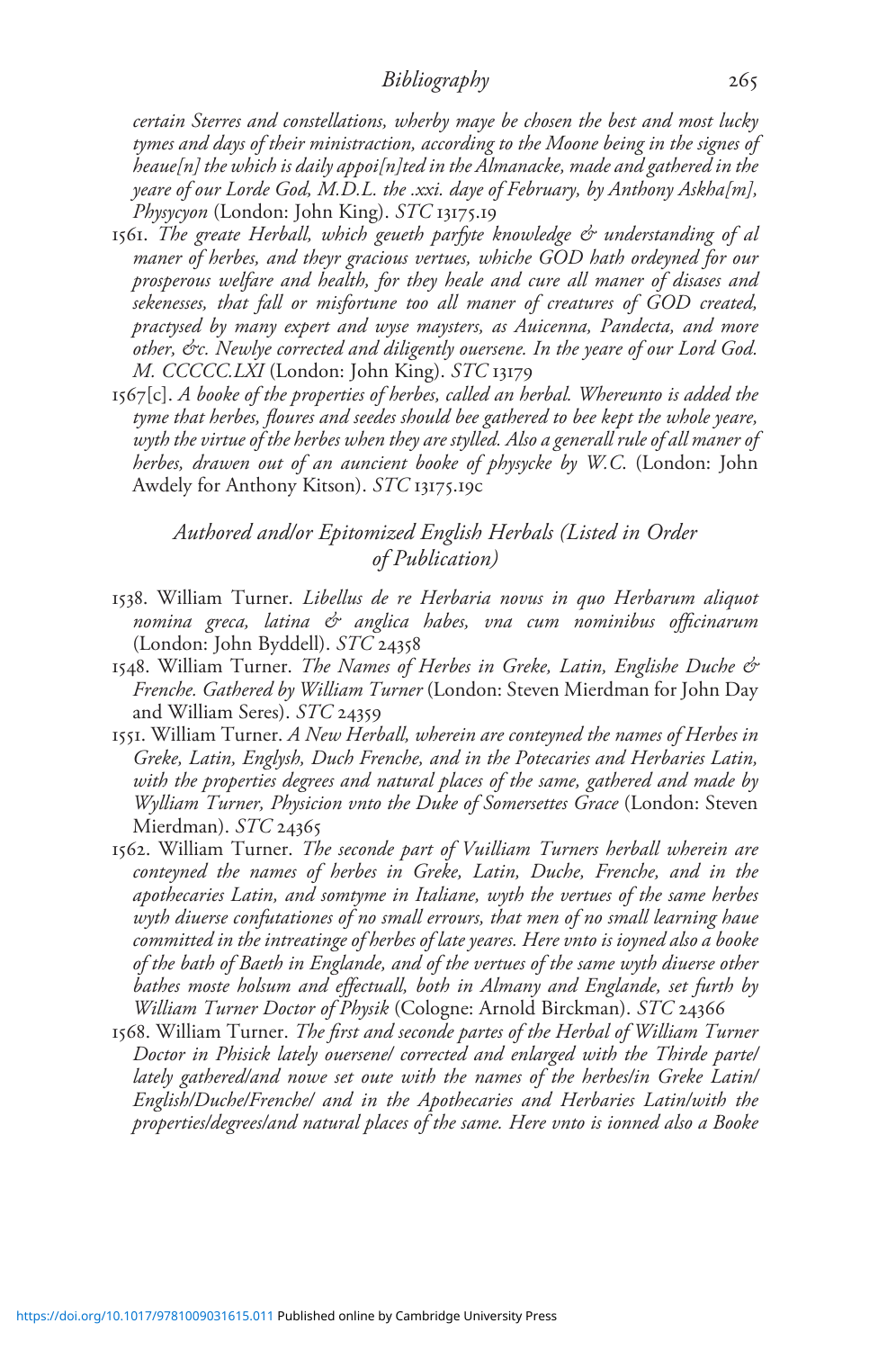#### 266 Bibliography

of the bath of Baeth in England/. and of the vertues of the same with diuerse other bathes/ moste holsom and effectuall/both in Almaye and England/set furth by William Turner Doctor in Phsick (Cologne: Heirs of Arnold Birckman). STC 24367

- 1570–1571. Pierre Pena and Matthias de L'Obel. Stirpium aduerseria noua, perfacilis vestigatio (London: Thomas Purfoot). STC 19595 (Note: STC 19595.3, STC 19595.5, and  $STC$  19595.7 are reissues of the 1st ed.)
- 1578. Rembert Dodoens. A Niewe Herball, or Historie of Plantes: Wherin is contayned the whole discourse and perfect description of all sorts of Herbes and Plants: their diuers and sundry kindes: their straunge Figures, Fashions, and Shapes: their Names / Natures / Operations, and Vertues: and that not onely of those whiche are here growyng in this our Countrie of Englande/ but of all others also of forrayne Realmes /commonly vsed in Physicke. First set foorth in the Doutche or Almaigne tongue, by that learned D. Rembert Dodoens, Physition to the Emperour: And now first translated out of French into English, by Henrie Lyte Esquier (London [Antwerp]: Printed by Hendrik van der Loe for Garrat Dewes). STC 6984
- 1586. Rembert Dodoens. A New Herball, or Historie of Plants: Wherin is contained the whole discourse and perfect description of all sorts of Herbes and Plants: their diuers and sundrie kindes: their Names, Natures, Operations, & Vertues: and that not only of those which are heere growing in this our Countrie of England, but of all others also of foraine Realms commonly vsed in Physicke. First set foorth in the Douch or Almaigne toong, by that learned D. Rembert Dodoens, Phisition to the Emperor: And now first translated out of French into English, by Henrie Lyte Esquier (London: Ninian Newton). STC 6985
- 1595. Rembert Dodoens. A New Herball, or Historie of Plants: Wherin is contained the whole discourse and perfect description of all sorts of Herbes and Plants: their diuers and sundrie kindes: their Names, Natures, Operations, & Vertues: and that not only of those which are heer growing in this our Countrie of England, but of al others also of foraine Realms commonly vsed in Physicke. First set foorth in the Dutch or Almaigne toong, by that learned D. Rembert Dodoens, Phisition to the Emperor: And now first translated out of French into English, by Henrie Lyte Esquier. Corrected and amended (London: Edmund Bollifant). STC 6986
- 1597. John Gerard. The Herball or Generall Historie of Plantes. Gathered by John Gerarde of London Master in Chirvrgerie (London: Edmund Bollifant for Bonham and John Norton). STC 11750
- 1606. William Ram. Rams Little Dodeon (London: Simon Stafford). STC 6988
- 1619. Rembert Dodoens. A New Herbal, or Historie of Plants: Wherin is contained the whole discourse and perfect description of all sorts of Herbes and Plants: their diuers and sundrie Kindes, their Names, Natures, Operations, and Vertues: and that not onely of those which are here growing in this our Country of Engalnd [sic], but of all others also of forraine Realmes commonly vsed in Physicke. First set forth in the Dutch or Almaigne tongue, by that learned D. Rembert Dodoens, Physition to the Emperor: And now first translated out of French into English, by Henrie Lyte Esquier. Corrected and amended (London: Edward Griffin). STC 6987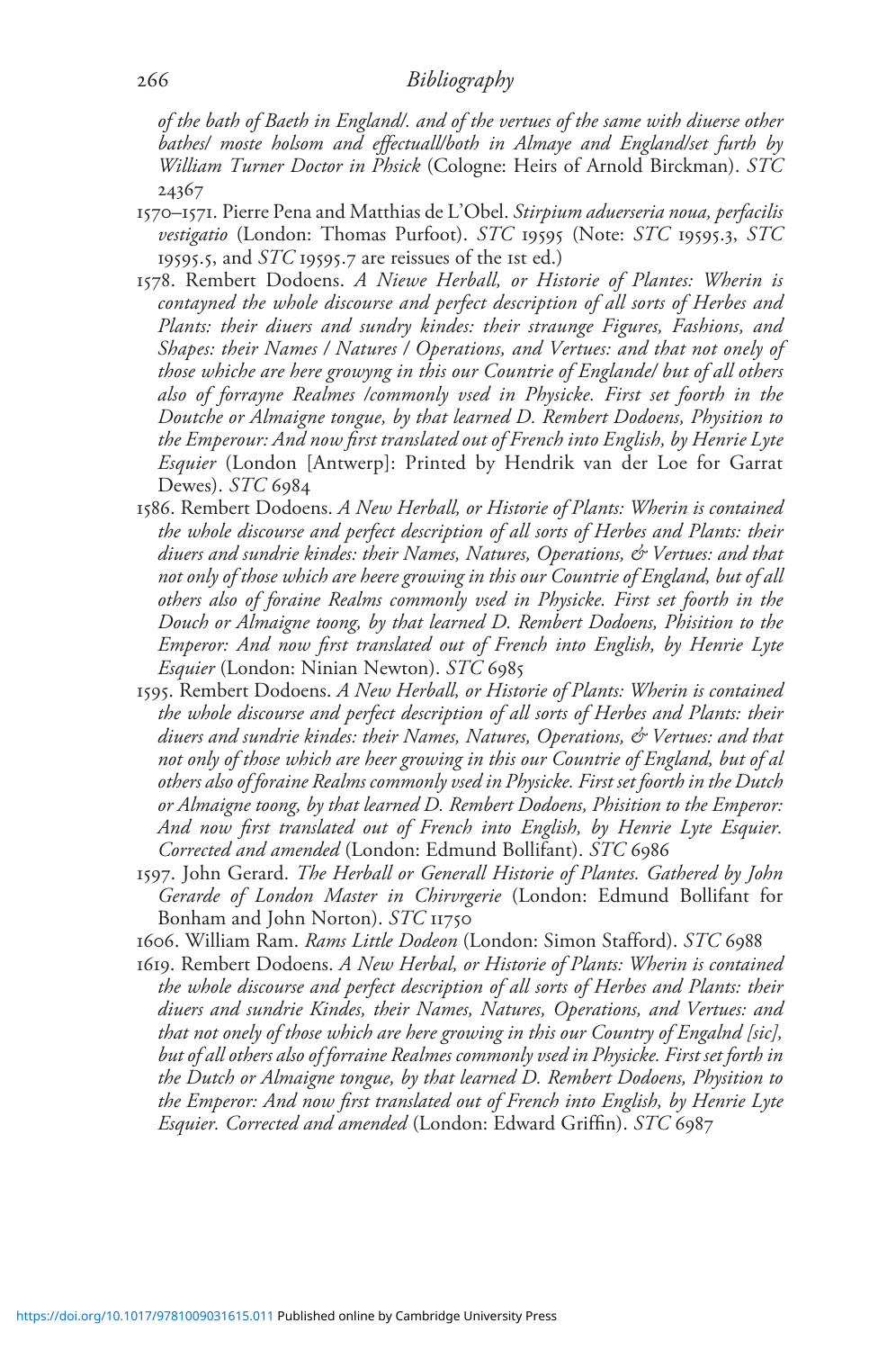- 1629. John Parkinson. Paradisi in sole paradisus terrestris. Or A Garden of all sorts of pleasant flowers which our English ayre will permit to be noursed vp: with A Kitchen garden of all manner of herbes, rootes, & fruites, for meate or sause vsed with vs, and An an Orchard of all sorte of fruit-bearing Trees and shrubbes fit for our Land together With the right ordering planting & preseruing of them and their vses & vertues (London: Humphrey Lownes and Robert Young). STC 19300
- 1633. John Gerard. The Herball or Generall Historie of Plantes. Gathered by John Gerarde of London Master in Chirvrgerie Very much Enlarged and Amended by Thomas Johnson Citizen and Apothecarye of London (London: Adam Islip for Joyce Norton and Richard Whitaker). STC 11751
- 1636. John Gerard. The Herball or Generall Historie of Plantes. Gathered by John Gerarde of London Master in Chirvrgerie Very much Enlarged and Amended by Thomas Johnson Citizen and Apothecarye of London (London: Adam Islip for Joyce Norton and Richard Whitaker). *STC* 11752
- 1640. John Parkinson. Theatrum Botanicum. The Theater of Plantes. Or, An Universall and Compleate Herball (London: Thomas Cotes). STC 19302

### Other Works Cited

- Ackerman, James S., "Scientific Illustration," in Allan Ellenius (ed.), The Natural Sciences and the Arts (Uppsala: Almqvist & Wiksell International, 1985), 1–17.
- Adams, Michael, Caroline Berset, Michael Kessler, and Matthias Hamburger, "Medicinal Herbs for the Treatment of Rheumatic Disorders: A Survey of European Herbals from the 16th and 17th Century," Journal of Ethnopharmacology 121 (2009): 343–359.
- Adams, Michael, Wandana Alther, Michael Kessler, Martin Kluge, and Matthias Hamburger, "Malaria in the Renaissance: Remedies from European Herbals from the 16th and 17th Century," *Journal of Ethnopharmacology* 133  $(20II): 278 - 288.$
- Adams, Michael, Sarah-Vanessa Schneider, Martin Kluge, Michael Kessler, and Matthias Hamburger, "Epilepsy in the Renaissance: A Survey of Remedies from 16th and 17th Century German Herbals," Journal of Ethnopharmacology 143  $(2012): I-I3.$
- Adlington, Hugh, "Seven More Books from the Library of John Donne," The Book Collector 67 (2018): 528–533.
- Agnus castus, ed. Gösta Brodin (Cambridge, MA: Harvard University Press, 1950).
- Aiken, Pauline, "Arcite's Illness and Vincent of Beauvais," Publications of the Modern Language Association 51 (1936): 361–369.
- Arber, Agnes, Herbals, Their Origin and Evolution: A Chapter in the History of Botany 1470–1670, 3rd ed. (Cambridge: Cambridge University Press, 1986).
- Arber, Edward (ed.), A Transcript of the Registers of the Company of Stationers of London, 1554–1640 A.D., 5 vols. (London: Privately Printed, 1875–1894).
- Archer, Ian, "Responses to Alien Immigrants in London, c. 1400–1650," in Simonetta Cavaciocchi (ed.), Le migrazioni in Europa secc. XIII–XVIII: Atti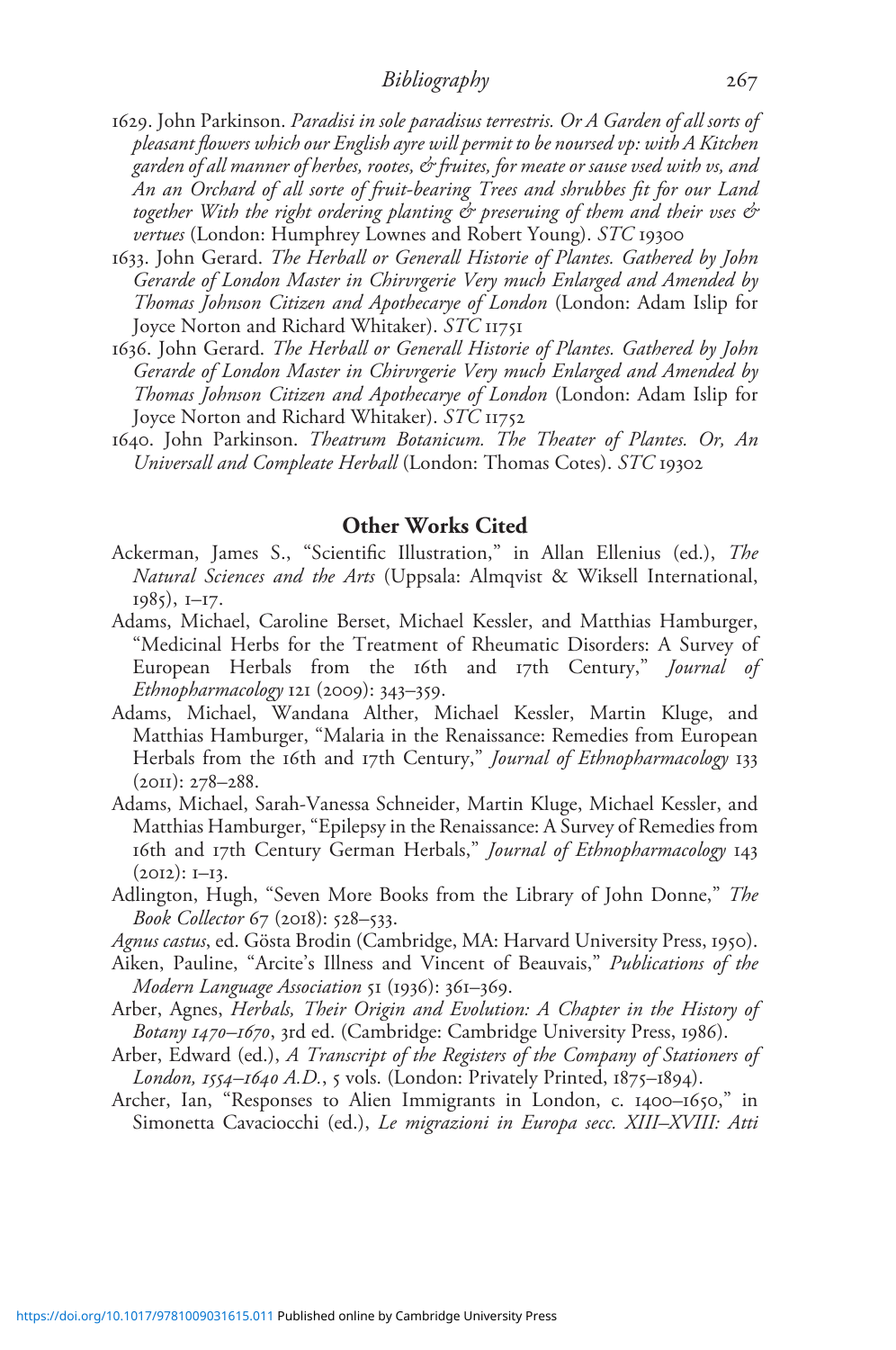della "venticinquesima settimana di studi" (Florence: Le Monnier, 1994), 755–774.

- Bacon, Francis, Advancement of Learning, ed. William Aldis Wright (Oxford: Clarendon Press, 1869).
- Barker, Nicolas, Hortus Eystettensis: The Bishop's Garden and Bessler's Magnificent Book (London: British Library, 1994).
- Barker, Nicolas, "The Old English Letter Foundries," in John Barnard, D. F. McKenzie, and Maureen Bell (eds.), The Cambridge History of the Book in Britain, vol. 4 (Cambridge: Cambridge University Press, 2002), 602–619.
- Barlowe, H. M., "Old English Herbals, 1525–1640," *Journal of the Royal Society of* Medicine 6 (1913): 108–149.
- Barnard, John, "Politics, Profit, and Idealism: John Norton, the Stationers' Company, and Sir Thomas Bodley," Bodleian Library Record 17 (2002): 385–408.
- Barnard, John, D. F. McKenzie, and Maureen Bell (eds.), The Cambridge History of the Book in Britain, vol. 4 (Cambridge: Cambridge University Press, 2002).
- Barrett, C. R. B., *The History of the Society of Apothecaries of London* (London: Elliot Stock, 1905).
- Bartholomaeus Anglicus, Liber de proprietatibus rerum (Westminster: Wynkyn de Worde, 1495). STC 1536
- Bartholomaeus Anglicus, Liber de proprietatibus rerum (London: Thomas Berthelet, 1535). STC 1537
- Bartholomaeus Anglicus, Batman vppon Barholome, his booke Liber de proprietatibus rerum enlarged and amended (London: Thomas East, 1582). STC 1538
- Beal, Peter (ed.), *Catalogue of English Literary Manuscripts 1450–1700*, [www.celm](http://www.celm-ms.org.uk)[ms.org.uk](http://www.celm-ms.org.uk)
- Beaumont, Francis, *The Knight of the Burning Pestle*, in Arthur F. Kinney (ed.), Renaissance Drama (Oxford: Blackwell, 1999), 383–431.
- Bennett, H. S., English Books and Readers, 1475-1557, 2nd ed. (Cambridge: Cambridge University Press, 1969).
- Bennett, Stuart, Trade Bookbinding in the British Isles, 1660-1800 (New Castle, DE: Oak Knoll Press, 2004).
- Best, Michael, "Medical Use of a Sixteenth-Century Herbal: Gervase Markham and the Bankes Herbal," Bulletin of the History of Medicine 53 (1979): 449–458.
- Bicks, Caroline, Midwiving Subjects in Shakespeare's England (Burlington, VT: Ashgate, 2003).
- Bidwell, John, "French Paper in English Books," in John Barnard, D. F. McKenzie, and Maureen Bell (eds.), The Cambridge History of the Book in Britain, vol. 4 (Cambridge: Cambridge University Press, 2002), 583–601.
- Binns, J. W., Intellectual Culture in Elizabethan and Jacobean England: The Latin Writings of the Age (Leeds: Francis Cairns Press, 1990).
- Blagden, Cyprian, The Stationers' Company: A History 1403–1959 (London: George Allen & Unwin, 1960).
- Blair, Ann, "Annotating and Indexing Natural Philosophy," in Marina Frasca-Spada and Nick Jardine (eds.), Books and the Sciences in History (Cambridge: Cambridge University Press, 2000), 69–89.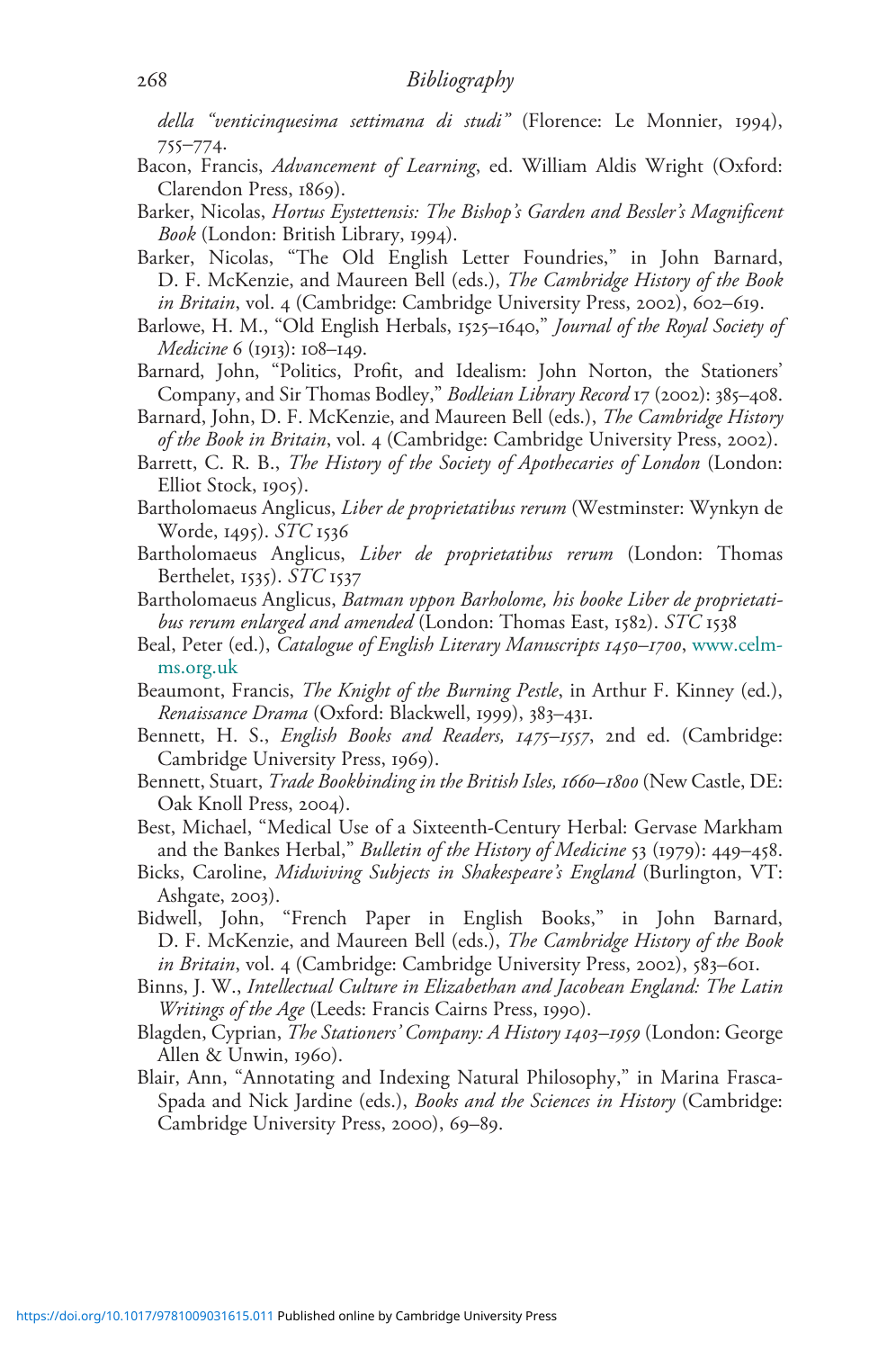Blair, Ann, "An Early Modernist's Perspective," Isis 95 (2004): 420–430.

- Blair, Ann, "Errata Lists and the Reader As Corrector," in Sabrina Alcorn Baron, Eric N. Lindquist, and Eleanor F. Shevlin (eds.), Agent of Change: Print Culture Studies after Elizabeth L. Eisenstein (Boston: University of Massachusetts Press, 2007), 21–41.
- Blair, Ann M., Too Much to Know: Managing Scholarly Information before the Modern Age (New Haven, CT: Yale University Press, 2010).
- Blayney, Peter W. M., The Texts of King Lear and Their Origins (Cambridge: Cambridge University Press, 1982).
- Blayney, Peter W. M., "The Publication of Playbooks," in David Scott Kastan and John D. Cox (eds.), A New History of Early English Drama (New York: Columbia University Press, 1997), 384–422.
- Blayney, Peter W. M., "William Cecil and the Stationers," in Robin Myers and Michael Harris (eds.), The Stationers' Company and the Book Trade 1550–1990 (New Castle, DE: Oak Knoll Press, 1997), 11–34.
- Blayney, Peter W. M., "John Day and the Bookshop That Never Was," in Lena Cowen Orlin (ed.), Material London, ca. 1600 (Philadelphia: University of Pennsylvania Press, 2000), 322–343.
- Blayney, Peter W. M., The Stationers' Company Before the Charter, 1403–1557 (Cambridge: The Worshipful Company of Stationers & Newspapermakers, 2003).
- Blayney, Peter W. M., The Stationers' Company and the Printers of London, 1501– 1557, 2 vols. (Cambridge: Cambridge University Press, 2013).
- Blayney, Peter W. M., "If It Looks Like a Register ...," The Library 20 (2019): 230–242.
- Bolens, Guillemette and Lukas Erne (eds.), Medieval and Early Modern Authorship (Tübingen: Narr Verlag, 2011).
- Bowers, Fredson, "Authorial Intention and Editorial Problems," Text 5 (1991): 49–62.
- Bradshaw, John (ed.), The Poetical Works of John Milton (London: William Allen, 1878).
- Brayman Hackel, Heidi, Reading Material in Early Modern England: Print, Gender, and Literacy (Cambridge: Cambridge University Press, 2005).
- Brunfels, Otto, Herbarum vivae eicones ad naturae imitationem (Strasbourg: John Scott, 1530–1536). USTC 662096
- Bullman, James C. (ed.) *King Henry IV, Part II*, Arden Shakespeare Third Series (London: Bloomsbury, 2016).
- Burton, Robert, The Anatomy of Melancholy (Oxford: John Lichfield and James Short for Henry Cripps, 1621). STC 4159
- Cairncross, A. S. (ed.), The Third Part of King Henry VI, Arden Shakespeare Second Series (London: Bloomsbury, 1964).
- Carlson, Eric Josef, "The Marriage of William Turner," Historical Research 65 (1992): 336–339.
- Chartier, Roger, The Order of Books: Readers, Authors and Libraries in Europe between the Fourteenth and Eighteenth Centuries, trans. Lydia G. Cochrane (Cambridge: Polity Press, 1994).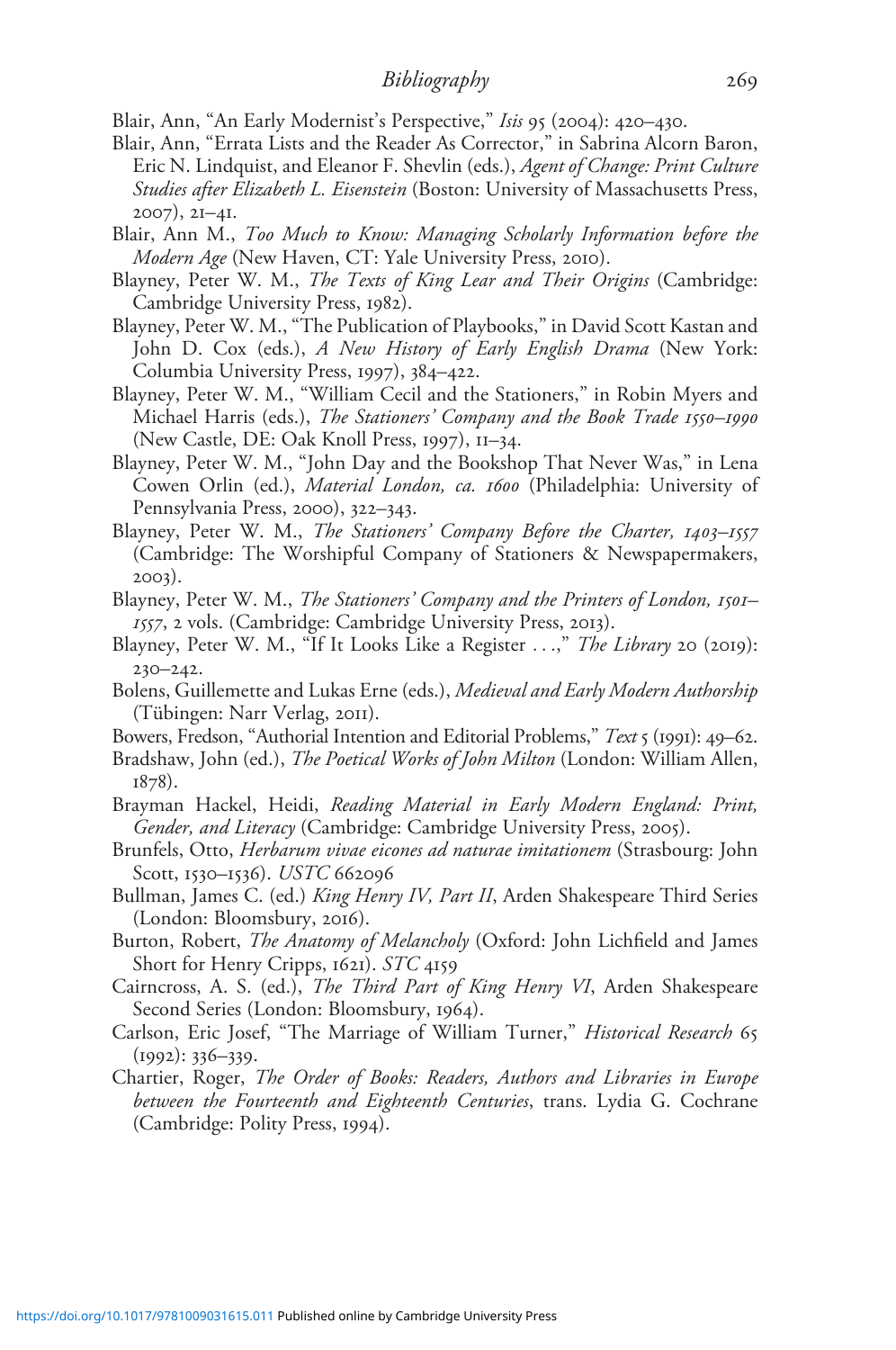- Clark, George, A History of the Royal College of Physicians of London (Oxford: Clarendon, 1964).
- Clegg, Cyndia Susan, Press Censorship in Elizabethan England (Cambridge: Cambridge University Press, 1997).
- Cook, Harold, The Decline of the Old Medical Regime in Stuart London (Ithaca, NY: Cornell University Press, 1986).
- Cooper, Alix, Inventing the Indigenous: Local Knowledge and Natural History in Early Modern Europe (Cambridge: Cambridge University Press, 2007).
- Darnton, Robert, "What Is the History of Books?" Daedalus III (1982): 65-83.
- Daston, Lorraine, "Taking Note(s)" Isis 95 (2004): 443–448.
- Daston, Lorraine and Katharine Park, Wonders and the Order of Nature, 1150-1750 (New York: Zone Books, 2001).
- Dee, John, The Private Diary of Dr. John Dee, ed. J. O. Halliwell-Phillipps (London: Camden Society, 1842).
- De Grazia, Margreta and Peter Stallybrass, "The Materiality of the Shakespearean Text," Shakespeare Quarterly 44 (1993): 255–83.
- Dillman, Jefferson. Colonizing Paradise: Landscape and Empire in the British West Indies (Tuscaloosa: University of Alabama Press, 2015).
- Dioscorides. Pedantius, *De medicinali materia*, trans. Jean Ruel (Paris: Henri Estienne, 1516). USTC 144550
- Dioscorides. Pedantius, De medicinali materia libri sex, trans. Jean Ruel, ed. Walther Ryff (Marburg: Christian Egenolff, 1543). USTC 683351
- Dolan, Frances E., "Compost/Composition," in Hillary Eklund (ed.), Ground-Work: English Renaissance Literature and Soil Science (Pittsburgh: Duquesne University Press, 2015), 21–39.
- Doran, Madeline, "On Elizabethan 'Credulity': With Some Questions Concerning the Use of the Marvelous in Literature," Journal of the History of Ideas 1 (1940): 151–176.
- Drayton, Michael, Poly-olbion (London: Printed by Humphrey Lownes for Matthew Lownes, 1612). STC 7226
- Driver, Martha, "Christine de Pisan and Robert Wyer: The C.Hystoryes of Troye, or L'Epistre d'Othea Englished," Gutenberg-Jahrbuch 72 (1997): 125–139.
- Duff, E. Gordon, A Century of the English Book Trade (London: Bibliographical Society, 1905).
- Duff, E. Gordon, The Printers, Stationers and Bookbinders of Westminster and London, 1906 (New York: Arno Press, 1977).
- Duff, E. Gordon, "Notes on Stationers from the Lay Subsidy Rolls of 1523–4," The Library, Series 2, 35 (1908): 257–266.
- Edwards, Karen L. Milton and the Natural World: Science and Poetry in Paradise Lost (Cambridge: Cambridge University Press, 1999).
- Egenolff, Christian, Adversum illiberales Leonhardi Fuchsij, medici Tubingensis, ... calumnias, responsio (Frankfurt: Christian Egenolff, 1544). USTC 609318
- Eisenstein, Elizabeth, The Printing Press As an Agent of Change (Cambridge: Cambridge University Press, 1979).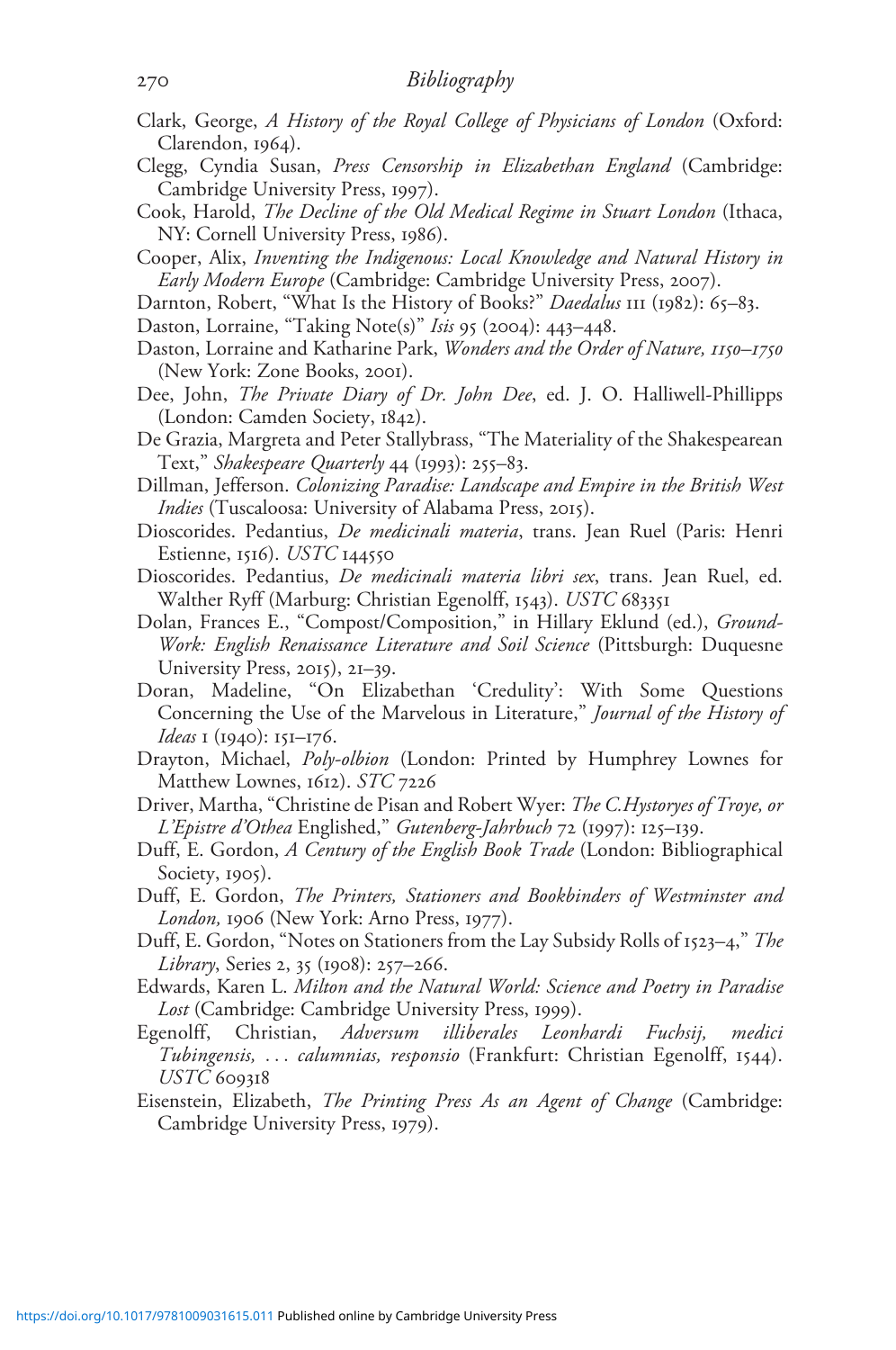- Eisenstein, Elizabeth, "An Unacknowledged Revolution Revisited," American Historical Review 107 (2002): 87–105.
- Eisenstein, Elizabeth, The Printing Revolution in Early Modern Europe, 2nd ed. (Cambridge: Cambridge University Press, 2005).
- Eisenstein, Elizabeth, Divine Art, Infernal Machine: The Reception of Printing in the West from First Impressions to the Sense of an Ending (Philadelphia: University of Pennsylvania Press, 2011).
- Elliott, Brent, "The World of the Renaissance Herbal," Renaissance Studies 25  $(2OII): 24-4I.$
- Erler, Mary C., "Wynkyn de Worde's Will: Legatees and Bequests," The Library 6th Series 10 (1988): 107–121.
- Evenden, Elizabeth, Patents, Pictures and Patronage: John Day and the Tudor Book Trade (Burlington, VT: Ashgate, 2008).
- Ezell, Margaret J. M., "Elizabeth Isham's Books of Remembrance and Forgetting," Modern Philology 109 (2011): 71–84.
- Farmer, Alan B., "Shakespeare and the New Textualism," in W. R. Elton and John M. Mucciolo (eds.), The Shakespearean International Yearbook 2: Where Are We Now in Shakespearean Studies? (Burlington, VT: Ashgate, 2002), 158–179.
- Farmer, Alan B., "Playbooks and the Question of Ephemerality," in Heidi Brayman, Jesse M. Lander, and Zachary Lesser (eds.), The Book in History, The Book As History: New Intersections of the Material Text: Essays in Honor of David Scott Kastan (New Haven, CT: Beinecke Rare Book and Manuscript Library and Yale University, 2016), 87–125.
- Farmer, Alan B. and Zachary Lesser, "What Is Print Popularity? A Map of the Elizabethan Book Trade," in Andy Kesson and Emma Smith (eds.), The Elizabethan Top Ten: Defining Print Popularity in Early Modern England (Burlington, VT: Ashgate, 2013), 19–54.
- Feather, John, "The Book Trade in Politics: The Making of the Copyright Act of 1710," Publishing History 8 (1980): 19–44.
- Feather, John, "English Book Trade and the Law," Publishing History 12 (1982): 51–76.
- Fehrenbach, R. J. (ed.), Private Libraries in Renaissance England: A Collection and Catalogue of Tudor and Early Stuart Book-Lists (Binghamton, NY: Medieval and Renaissance Texts and Studies, 1992–2004).
- Ferguson, Meraud Grant, "Grafton, Richard (c.1511–1573)," ODNB, 2004.
- Foucault, Michel, "What Is an Author?," in Paul Rabinow (ed.), The Foucault Reader, trans. Josué V. Harari (New York: Random House, 1984), 101–120.
- Frye, Susan, Pens and Needles: Women's Textualities in Early Modern England (Philadelphia: University of Pennsylvania Press, 2010).
- Fuchs, Leonhart, De historia stirpium commentarii insignes (Basel: Michael Isingrin, 1542). USTC 602520
- Fuchs, Leonhart, Apologia ... qua refellit malitiosas Gualtheri Ryffi veteratoris pessimi reprehensiones (Basel: Michael Isingrin, 1544). USTC 602518
- Fuchs, Leonhart, Adversus mendaces et Christiano homine indignas Christiani Egenolphi typographi Francofortani suique architecti calumnias responsio (Basel: Erasmus Zimmermann, 1545). USTC 602515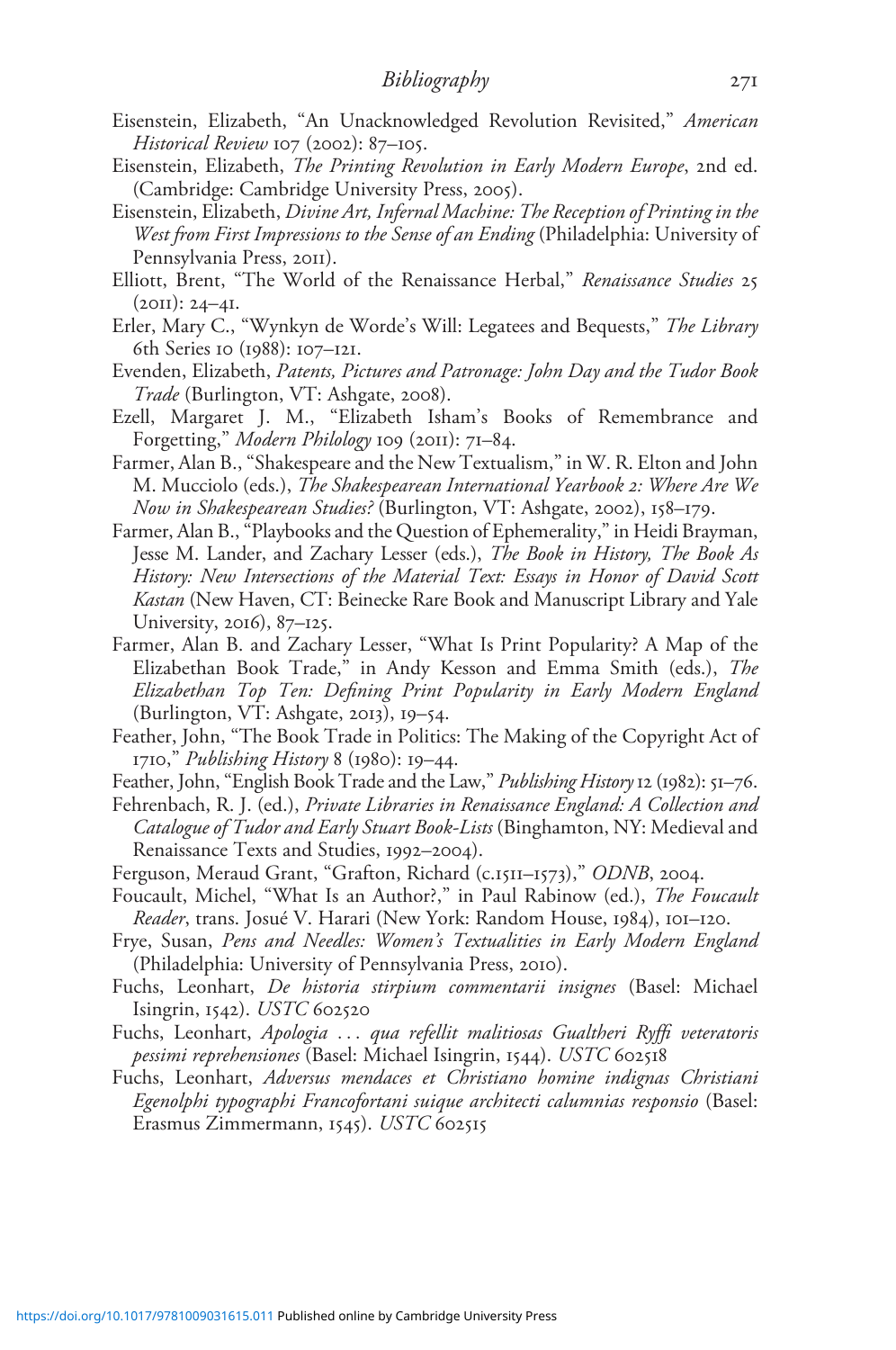## 272 Bibliography

- Fuchs, Leonhart, Primi De stirpium historia commentariorum tomi viuae imagines, in exiguam augustiorem formam contractae (Basel: Michael Isingrin, 1545). USTC 602522
- Gadd, Ian, "Gibson, Thomas (d. 1562)," ODNB, 2004.
- Gadd, Ian, "Norton, John (1556/7–1612), Bookseller," ODNB, 2004.
- Gee, John Archer, "John Byddell and the First Publication of Erasmus," ELH 4 (1937): 43–59.
- Getz, Faye, "Medical Education in Later Medieval England," in Vivian Nutton and Roy Porter (eds.), The History of Medical Education in Britain (Amsterdam: Rodopi, 1995), 76–93.
- Gibson, Strickland, "Fragments from Bindings at the Queen's College Oxford," The Library, 4th Series, 12 (1932): 429–433.
- Gillespie, Alexandra, Print Culture and the Medieval Author: Chaucer, Lydgate, and their Books 1473–1557 (Oxford: Oxford University Press, 2006).
- Gilmor, John, British Botanists (London: William Collins, 1944).
- Givens, Jean A., "Reading and Writing the Illustrated Tractatus de herbis, 1280– 1526," in Jean Ann Givens, Karen Reeds, and Alain Touwaide (eds.), Visualizing Medieval Medicine and Natural History, 1200–1550 (Burlington, VT: Ashgate, 2006), 136–145.
- Goldgar, Anne, Tulipmaina: Money, Honor, and Knowledge in the Dutch Golden Age (Chicago: Chicago University Press, 2007).
- Goode, Jeanne, "[Untitled Review]," Brittonia 40 (1988): 47.
- Greg, W. W., and Eleanore Boswell (eds.), Records of the Court of the Stationers' Company 1576–1602 from Register B (London: The Bibliographical Society, 1930).
- Greg, W. W., A Companion to Arber (Oxford: Clarendon Press, 1967).
- Grendler, Paul F., The Universities of the Italian Renaissance (Baltimore, MD: Johns Hopkins University Press, 2004).
- Gunther, R. T., Early Botanists and their Gardens: Based on the Unpublished Writings of Goodyer, Tradescant, and Others (Oxford: Oxford University Press, 1922).
- Hamilton, A. C. (ed.), Spenser: The Faerie Queene, 2nd ed. (Toronto: Pearson, 2007).
- Harari, Jousé V., Textual Strategies: Perspectives in Post-Structuralist Criticism (Ithaca, NY: Cornell University Press, 1979).
- Harkness, Deborah E., The Jewel House: Elizabethan London and the Scientific Revolution (New Haven, CT: Yale University Press, 2007).
- Henslowe, Philip, *Henslowe's Diary*, ed. R. A. Foakes, 2nd ed. (Cambridge: Cambridge University Press, 2002).
- Herbert, George, *A Priest to the Temple* (London: T. Maxey for T. Garthwait, 1652). Wing H1512
- Henrey, Blanche, British Botanical and Horticultural Literature before 1800, 3 vols. (Oxford: Oxford University Press, 1975).
- Heywood, Thomas, The Wise Woman of Hoxton, ed. Sonia Massai, Globe Quartos (New York: Routledge, 2002).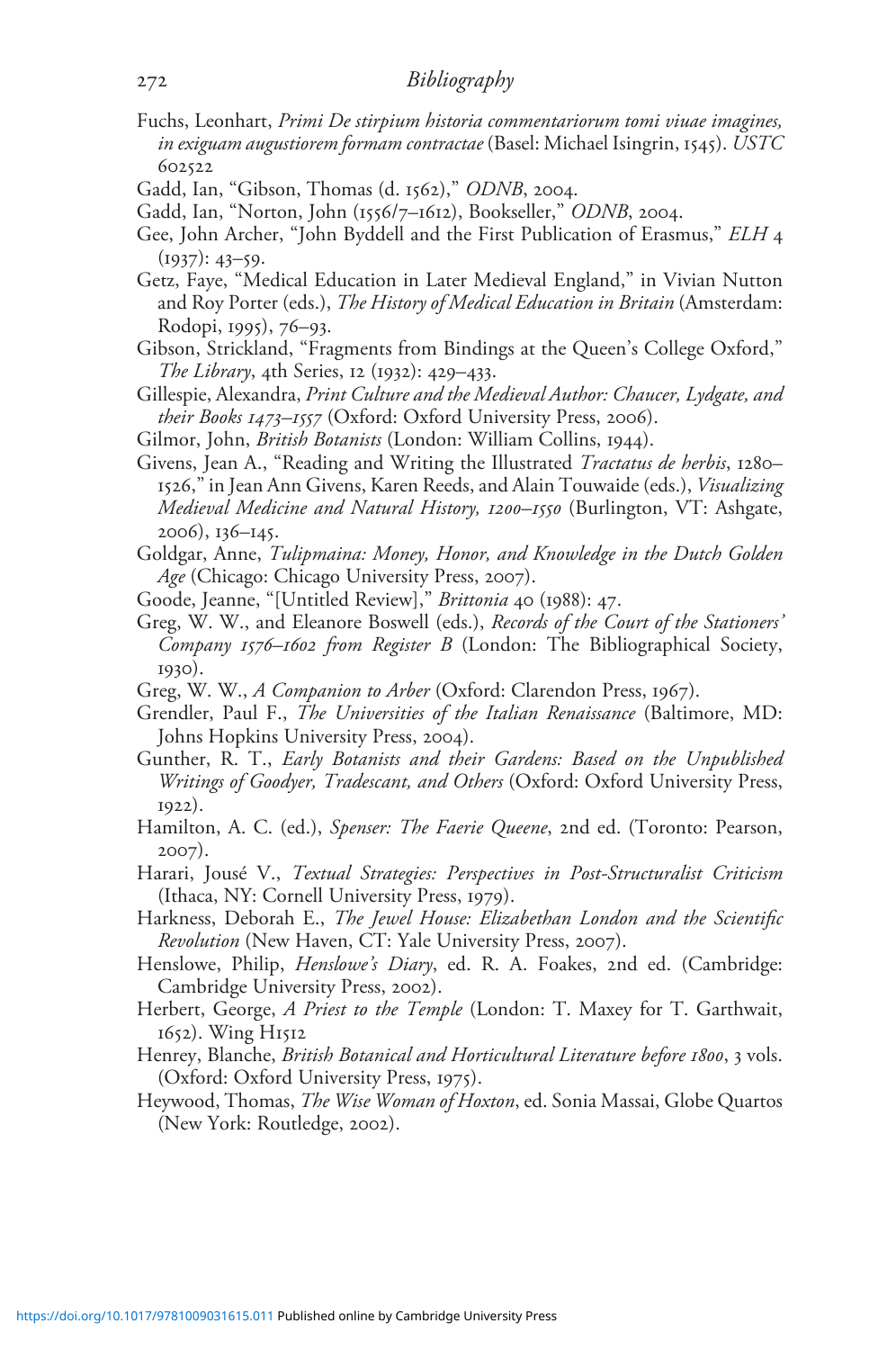- Hill, Alexandra, Lost Books and Printing in London, 1557–1640: An Analysis of the Stationers' Company Register (Leiden: Brill, 2018).
- Hoby, Margaret, The Private Life of an Elizabethan Lady: The Diary of Lady Margaret Hoby, 1599–1605, ed. Joanna Moody (Stroud: Sutton Publishing, 1998).
- Hodgson, John, Memoirs of the Lives of Thomas Gibson ... Jonathan Harle ... John Horsley ... William Turner (Newcastle upon Tyne: Charles Henry Cook, 1831).
- Hodnett, Edward, *English Woodcuts 1480–1535* (London: Bibliographical Society, 1973).
- Hooks, Adam G., "Book Trade" in Arthur F. Kinney (ed.), The Oxford Handbook of Shakespeare (Oxford: Oxford University Press, 2012), 126–142.
- Howard, Jean E., The Stage and Social Struggle in Early Modern England (London: Routledge, 1994).
- Hughes, Paul L. and James F. Larkin (eds.), *Tudor Royal Proclamations*, 3 vols. (New Haven, CT: Yale University Press, 1964–1969).
- Hulvey, Monique, "Not So Marginal: Manuscript Annotations in the Folger Incunabula," Papers of the Bibliographical Society of America 92 (1998): 159–176.
- Hunter, Lynette, "Cankers in Romeo and Juliet: Sixteenth-Century Medicine at a Figural/Literal Cusp" in Stephanie Moss and Kaara L. Peterson (eds.), Disease, Diagnosis, and Cure on the Early Modern Stage, (Aldershot: Ashgate, 2004), 171–185.
- Imhof, Dirk, "Return My Woodblocks at Once: Dealings between the Antwerp Publisher Balthasar Moretus and the London Bookseller Richard Whitaker in the Seventeenth Century," in Lotte Hellinga, Alastair Duke, Jacob Harskamp, and Theo Hermans (eds.), The Bookshop of the World: The Role of the Low Countries in the Book-Trade, 1473–1941 (Utrecht: Hes & De Graaf Publishers, 2001), 179–190.
- Iyengar, Sujata, Shakespeare's Medical Language: A Dictionary (London: Bloomsbury, 2011).
- Jackson, Benjamin Daydon, William Turner: Libellus de Re Herbaria 1538, The Names of Herbes 1548 (London: privately printed, 1877; reprint. London: The Ray Society, 1965).
- Jackson, William A., "Variant Entry Fees of the Stationers' Company," Papers of the Bibliographical Society of America 51 (1957): 103–110.
- Jeffers, Robert F., The Friends of John Gerard (1545–1612), Surgeon and Botanist (Falls Village, CT: The Herb Grower Press, 1967).
- Johns, Adrian, The Nature of the Book: Print and Knowledge in the Making (Chicago: University of Chicago Press, 1998).
- Johns, Adrian, Piracy: The Intellectual Property Wars from Gutenberg to Gates (Chicago: University of Chicago Press, 2009).
- Johnson, Francis R., "A New Herball of Macer and Bankes's Herball: Notes on Robert Wyer and the Printing of Cheap Handbooks of Science in the Sixteenth Century," Bulletin of the History of Medicine 15 (1944): 246–260.
- Johnson, Francis R. "Notes on English Retail Book-prices, 1550–1640," The *Library* 5th Series, 5 (1950–1951): 83–112.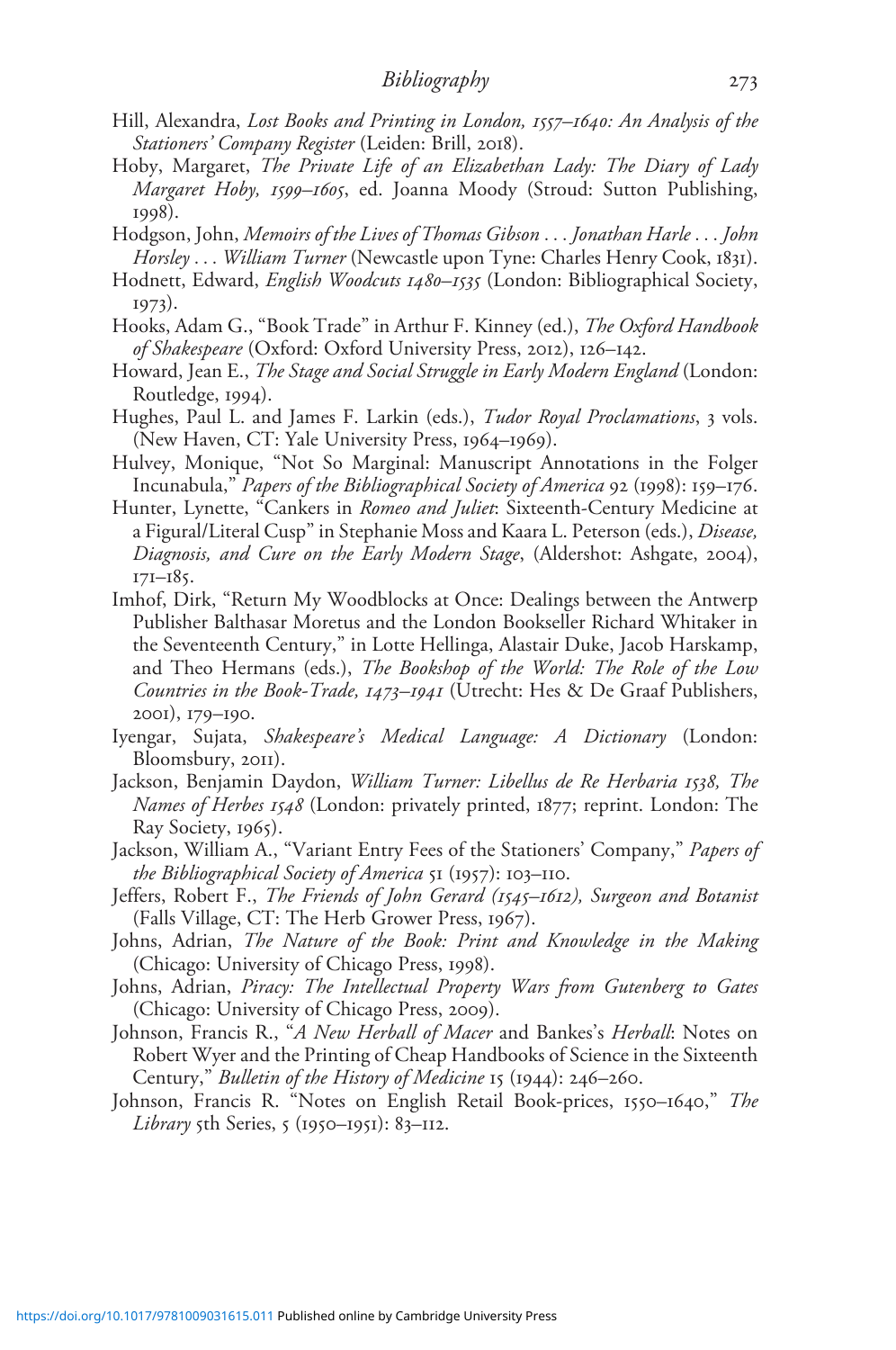- Jones, Ann Rosalind and Peter Stallybrass, Renaissance Clothing and the Materials of Memory (Cambridge: Cambridge University Press, 2000).
- Jones, Whitney R. D., The Tudor Commonwealth 1529–1559 (London: Athlone Press, 1970).
- Jones, Whitney R. D., William Turner: Tudor Naturalist, Physician, and Divine (London: Routledge, 1988).
- Jones, Whitney R. D. "Turner, William (1509/10–1568), Naturalist and Religious Controversialist," ODNB, 2004.
- Jonson, Benjamin, Volpone, or, The Fox, in David Bevington, ed., English Renaissance Drama (New York: W. W. Norton, 2002), 673–773.
- Jordanova, Ludmilla, "The Social Construction of Medical Knowledge," Social History of Medicine 8 (1995): 361–381.
- Kerrigan, John, "Revision, Adaptation, and the Fool in *King Lear*," in Gary Taylor and Michael Warren (eds.), The Division of the Kingdoms: Shakespeare's Two Versions of King Lear (Oxford: Clarendon Press, 1986), 195–245.
- Katritzky, M. A., Women, Medicine and Theatre, 1500–1750: Literary Mountebanks and Performing Quacks (Burlington, VT: Ashgate, 2007).
- Keiser, George R., "Vernacular Herbals: A Growth Industry in Late Medieval England," in Margaret Connolly and Linne R. Mooney (eds.), *Design and* Distribution of Late Medieval Manuscripts in England (York: York Medieval Press, 2008), 292–308.
- Kelly, Erin Katherine, "Chasing the Fox and the Wolf: Hunting in the Religious Polemic of William Turner," Reformation 20 (2015): 113-129.
- Kerwin, William, "'Physicians are Like Kings': Medical Politics and The Duchess of Malfi," English Literary Renaissance 28 (1998): 95–117.
- Kesson, Andy and Emma Smith (eds.), The Elizabethan Top Ten: Defining Print Popularity in Early Modern England (Burlington, VT: Ashgate, 2013).
- Kewes, Paulina (ed.), *Plagiarism in Early Modern England* (New York: Palgrave, 2003).
- Knappen, M. M. (ed.), Two Elizabethan Puritan Diaries (Chicago: American Society of Church History, 1933).
- Knight, Jeffrey Todd, Bound to Read: Compilations, Collections, and the Making of Renaissance Literature (Philadelphia: University of Pennsylvania Press, 2013).
- Knight, Leah, Of Books and Botany in Early Modern England: Sixteenth-Century Plants and Print Culture (Burlington, VT: Ashgate, 2009).
- Knight, Leah, Reading Green in Early Modern England (Burlington, VT: Ashgate, 2014).
- Knighton, C. S. (ed.), Calendar of State Papers, Domestic Series of the reigns of Edward VI, 1547–1553; Mary I, 1553–1558, 2 vols. (London, 1992–1998).
- Kusukawa, Sachiko, "Leonard Fuchs on the Importance of Pictures," Journal of the History of Ideas 58 (1997): 403–427.
- Kusukawa, Sachiko, "Illustrating Nature," in Marina Frasca-Spada and Nick Jardine (eds.), *Books and the Sciences in History* (Cambridge: Cambridge University Press, 2000), 90–113.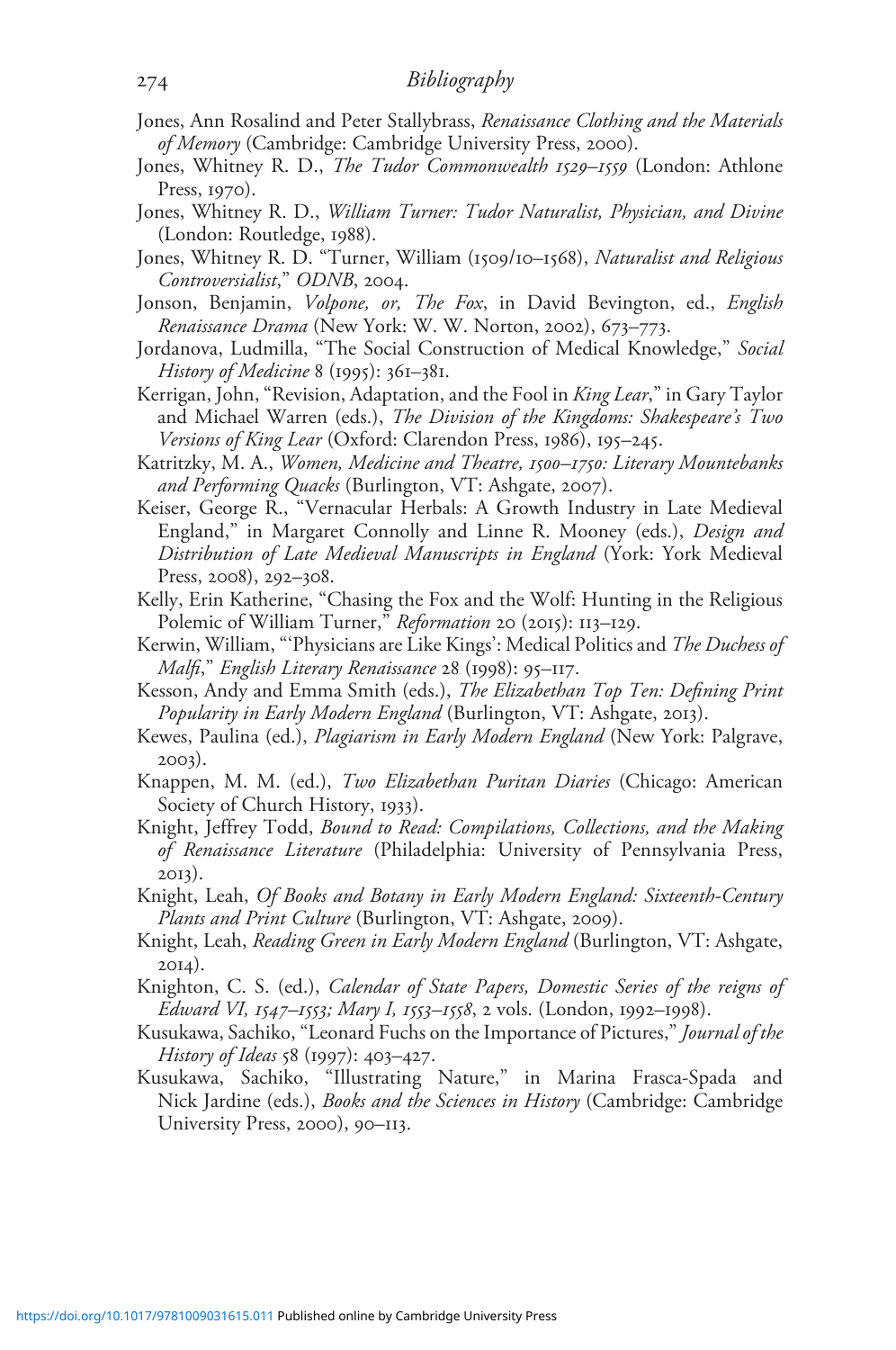- Kusukawa, Sachiko, Picturing the Book of Nature: Image, Text, and Argument in Sixteenth-Century Human Anatomy and Medical Botany (Chicago: University of Chicago Press, 2012).
- Lake, D. J., "Three Seventeenth-Century Revisions: Thomas of Woodstock, The Jew of Malta, and Faustus B," Notes and Queries 30 (1983): 133–143.
- Lamb, Mary Ellen, "The Agency of the Split Subject: Lady Anne Clifford and the Uses of Reading," English Literary Renaissance 22 (1992): 347–368.
- Larkey, Sanford V. and Thomas Pyles (eds.), An Herbal [1525] (Battleboro, VT: New York Botanical Garden, 1941).
- Laroche, Rebecca, Medical Authority and Englishwomen's Herbal Texts, 1550–1650 (Burlington, VT: Ashgate, 2009).
- Lathrop, H. B., "Some Rogueries of Robert Wyer," The Library 3rd series, 5 (1914): 349–364.
- Lawrence, George H. M., History of Botany: Two Papers Presented at a Symposium held at the William Andrews Clark Memorial Library December 7, 1963 (Los Angeles and Pittsburgh: The Clark Memorial Library and The Hunt Botanical Library, 1965).
- Lecky, Katarzyna, "The Strange and Practical Beauty of Small-Format Herbals," The Collation, Folger Shakespeare Library, March 15, 2018. [https://collation](https://collation.folger.edu/2018/03/small-format-herbals/) .folger.edu/2018/03[/small-format-herbals/](https://collation.folger.edu/2018/03/small-format-herbals/)
- Leedham-Green, E. S., Books in Cambridge Inventories: Book-lists from Vice Chancellor's Court Probate Inventories in the Tudor and Stuart Periods, 2 vols. (Cambridge: Cambridge University Press, 1986).
- Leher, Seth, "Errata: Print, Politics, and Poetry in Early Modern England," in Kevin Sharpe and Steven N. Zwicker (eds.), Reading, Society, and Politics in Early Modern England (Cambridge: Cambridge University Press, 2003), 41–71.
- Lemon, R. (ed.), Calendar of State Papers, Domestic Series, of the Reigns of Edward VI, Mary, Elizabeth 1547-(-1603), Preserved in the State Paper Department of Her Majesty's Public Record Office, vol. 1: 1547–1580 (London, 1856).
- Lesser, Zachary, Renaissance Drama and the Politics of Publication: Readings in the English Book Trade (Cambridge: Cambridge University Press, 2004).
- Lewis, Wayne, "Six Doctors in Literature: Number 5: the Doctor from King Lear, by William Shakespeare," The British Journal of General Practice 49 (May 1999): 416.
- Locke, John, The Two Treatises of Government (London, 1690). Wing L2766
- Louis, A., Mathieu de L'Obel 1538-1616 (Ghent-Louvain: Story-Scientia, 1980).
- Love, Harold, "Originality and the Puritan Sermon," in Paulina Kewes (ed.), Plagiarism in Early Modern England (New York: Palgrave, 2003), 149–165.
- Lovejoy, Arthur O., "Milton and the Paradox of the Fortunate Fall," ELH 4 (1937): 161–179.
- Lowenstein, Joseph, "The Script in the Marketplace," Representations 12 (1985): 101–114.
- Lownes, Albert E., "Persistent Remaindering (Pena and de l'Obel's Adversaria, 1570–1618)," Publications of the Bibliographical Society of America 52 (1958): 295–299.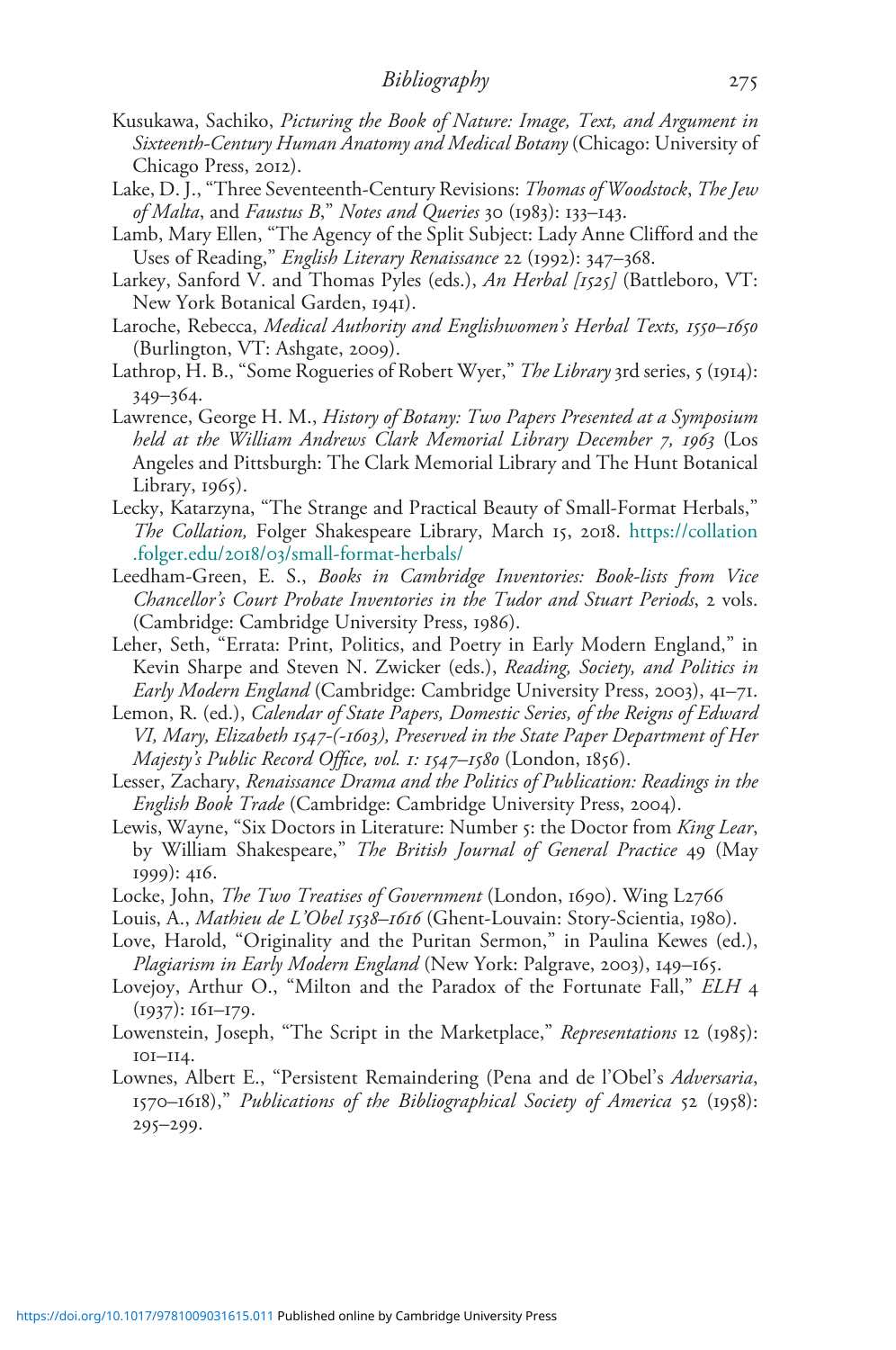- Luborsky, Ruth Samson and Elizabeth Morley Ingram, A Guide to English Illustrated Books 1536–1603, 2 vols. (Tempe, AZ: Medieval & Renaissance Texts & Studies, 1998).
- Markham, Gervase, *The English Housewife*, ed. Michael Best (McGill-Queen's University Press, 1986).
- Marlowe, Christopher, The Jew of Malta, in David Bevington (ed.), English Renaissance Drama (New York: W. W. Norton, 2002), 287-349.
- McGann, Jerome, A Critique of Modern Textual Criticism (Charlottesville: University Press of Virginia, 1983).
- McGann, Jerome, *The Textual Condition* (Princeton, NJ: Princeton University Press, 1991).
- McKenzie, D. F., Bibliography and the Sociology of Texts: The Panizzi Lectures (London: British Library, 1985).
- McKerrow, R. B. and F. S. Ferguson, Title-Page Borders Used in England and Scotland 1485-1640 (London: Bibliographical Society, 1932).
- McMullin, B. J., "The Bible Trade," in John, Barnard, D. F. McKenzie, and Maureen Bell (eds.), The Cambridge History of the Book in Britain, vol. 4 (Cambridge: Cambridge University Press, 2002), 455–473.
- McSheffrey, Shannon, "Stranger Artisans and the London Sanctuary of St. Martin le Grand in the Reign of Henry VIII," Journal of Medieval and Early Modern Studies 43 (2013): 545–571.
- Melnikoff, Kirk, Elizabethan Publishing and the Makings of Literary Culture (Toronto: University of Toronto Press, 2018).
- Meyer, Frederick G., Emily Emmart Trueblood, and John L. Heller (eds.), The Great Herbal of Leonhart Fuchs, 2 vols. (Stanford, CA: Stanford University Press, 1999).
- Milton, John, *Paradise Lost*, ed. A. W. Verity (Cambridge: Cambridge University Press, 1929).
- Milton, John, Paradise Lost, ed. David Scott Kastan (Indianapolis, IN: Hackett Publishing, 2005).
- Monroe, Jennifer, Gender and the Garden in Early Modern English Literature (Burlington, VT: Ashgate, 2008).
- Moran, Bruce T., "Preserving the Cutting Edge: Traveling Woodblocks, Material Networks, and Visualizing Plants in Early Modern Europe," in Matteo Valleriani (ed.), *The Structures of Practical Knowledge* (Cham: Springer, 2017), 393–419.
- Morton, A. G., History of Botanical Science: An Account of the Development of Botany from its Ancient Times to the Present Day (London: Academic Press, 1981).
- Moxon, Joseph, Mechanick Exercises on the Whole Art of Printing, ed. Herbert Davis and Harry Carter (Oxford: Oxford University Press, 1958).
- Munk, William, The Roll of the Royal College of Physicians of London, 3 vols., 2nd ed. (London: Royal College of Physicians, 1878).
- Munro, John H., "The Coinages of Renaissance Europe, ca. 1500," in Thomas A. Brady (ed.), Handbook of European History, 1400-1600: Late Middle Ages, Renaissance, and Reformation, Vol. 1 (Leiden: Brill, 1994), 671–678.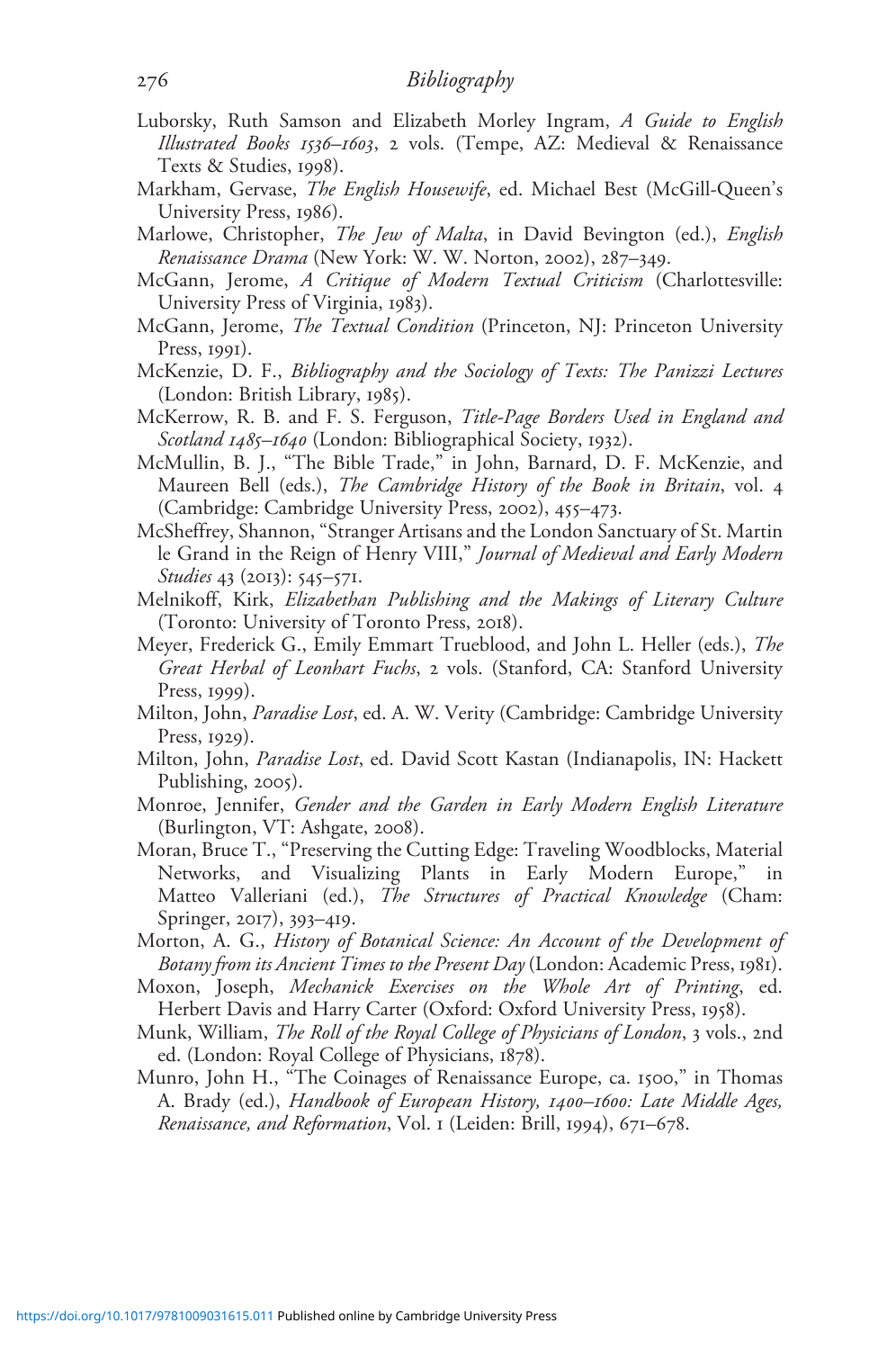- Murphy, Hannah, "Common Places and Private Spaces: Libraries, Record-Keeping and Orders of Information in Sixteenth-Century Medicine," Past and Present Supplement II (2016): 253-268.
- Nardizzi, Vin. "Daphne Described: Ovidian Poetry and Speculative Natural History in Gerard's *Herball*," *Philological Quarterly* 98 (2019): 137–156.
- Needham, Paul, "The Customs Rolls As Documents for the Printed-book Trade in England," in Lotte Hellinga and J. B. Trapp (eds.), The Cambridge History of the Book in Britain, Vol. 3: 1400–1557 (Cambridge: Cambridge University Press, 1999), 148–163.
- Neville, Sarah, "Nihil biblicum a me alienem puto: W.W. Greg, Bibliography, and the Sociology of Texts," Variants II (2014): 91-II2.
- Neville, Sarah, "Referencing Pliny's Naturalis Historia in Early Modern England," Notes & Queries 64 (2017): 321–325.
- Neville, Sarah, "The 'Dead Body Problem': The Dramaturgy of Coffins on the Renaissance Stage," in Annalisa Castaldo and Rhonda Knight, Stage Matters: Props, Bodies, and Space in Shakespearean Performance (Madison, NJ: Farleigh Dickinson University Press, 2018), 127–141.
- Neville, Sarah, "Female Stationers and Their 'Second-Plus' Husbands," in Valerie Wayne (ed.), Women's Labour and the History of the Book in Early Modern England (London: Bloomsbury, 2020), 75–93.
- Nicosia, Marissa, "Milton's Banana: Paradise Lost and Colonial Botany," Milton Studies 58 (2017): 49–66.
- Nutton, Vivian, "Linacre, Thomas (c. 1460–1524), Humanist Scholar and Physician," ODNB, 2004.
- Oastler, C. L., John Day, the Elizabethan Printer (Oxford: Oxford Bibliographical Society, 1975).
- Ogilvie, Brian W., The Science of Describing: Natural History in Renaissance Europe (Chicago: University of Chicago Press, 2006).
- Osler, William, "The Library of Robert Burton," Proceedings and Papers of the Oxford Bibliographical Society (Oxford: Oxford University Press: 1922–1926), 182–190.
- Parsons, Christopher M., A Not-So-New World: Empire and Environment in French Colonial North America (Philadelphia: University of Pennsylvania Press, 2018).
- Patterson, Annabel, Censorship and Interpretation: the Conditions of Writing and Reading in Early Modern England (Madison: University of Wisconsin Press, 1984).
- Pavord, Anna, The Naming of Names: The Search for Order in the World of Plants (London: Bloomsbury, 2005).
- Payne, Joseph Frank. "On the 'Herbarius' and 'Hortus Sanitatis," Transactions of the Bibliographical Society 6 (1900–1901): 63–126.
- Peck, Linda Levy, Costuming Splendor: Society and Culture in Seventeenth-Century England (Cambridge: Cambridge University Press, 2005).
- Pelling, Margaret, "Appearance and Reality: Barber-Surgeons, the Body and Disease," in A. L. Beier and Roger Finlay (eds.), London 1500-1700: The Making of the Metropolis (London and New York: Longman, 1986), 82–112.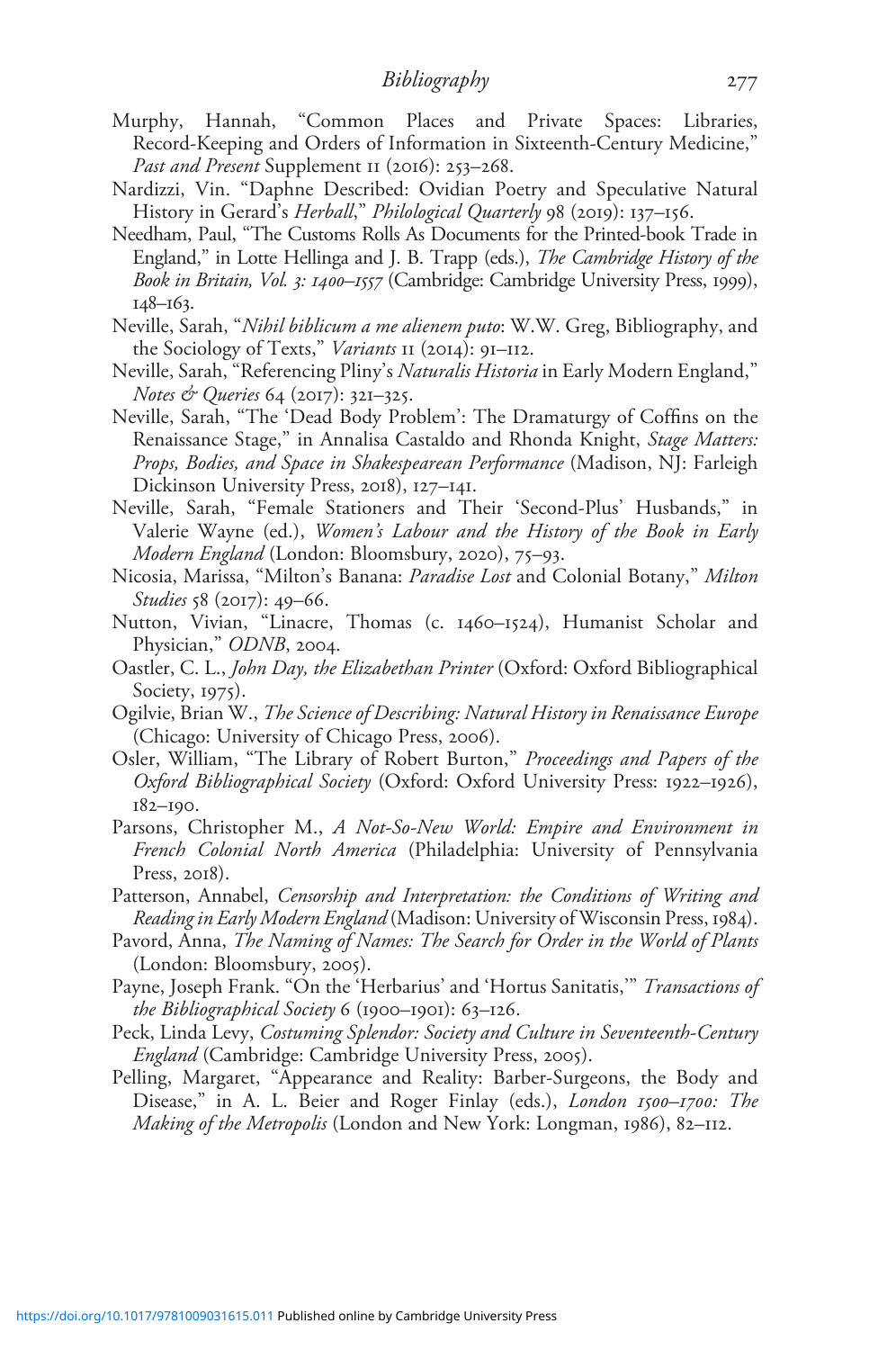- Pelling, Margaret, "Compromised by Gender: The Role of the Male Medical Practitioner in Early Modern England," in Hilary Marland and Margaret Pelling (eds.), The Task of Healing: Medicine, Religion and Gender in England and the Netherlands 1450–1800 (Rotterdam: Erasmus Publishing, 1996), 101–33.
- Pelling, Margaret, Medical Conflicts in Early Modern London: Patronage, Physicians, and Irregular Practitioners 1550–1640 (Oxford: Oxford University Press, 2003).
- Pelling, Margaret, "Recorde and *The Vrinal of Physick*: Context, Uroscopy and the Practice of Medicine," in Gareth Roberts and Fenny Smith (eds.), Robert Recorde: The Life and Times of a Tudor Mathematician (Cardiff: University of Wales Press, 2012), 39–56.
- Pelling, Margaret and Charles Webster, "Medical Practitioners," in Charles Webster (ed.), Health, Medicine and Morality in the Sixteenth Century (Cambridge: Cambridge University Press, 1979), 165–235.
- Pérez-Ramos, Antonio, Francis Bacon's Idea of Science and the Maker's Knowledge Tradition (Oxford: Oxford University Press, 1988).
- Pettegree, Andrew, *The Book in the Renaissance* (New Haven, CT: Yale University Press, 2010).
- Picciotto, Joanna, Labors of Innocence in Early Modern England (Cambridge, MA: Harvard University Press, 2010).
- Pigman, G. W., III, "Versions of Imitation in the Renaissance," Renaissance Quarterly 33 (1980): 1–32.
- Pineas, Rainer, "William Turner and Reformation Politics," Bibliothèque D'Humanisme et Renaissance 37 (1975): 193–200.
- Pineas, Rainer, "William Turner's Polemical Use of Ecclesiastical History and His Controversy with Stephen Gardiner," Renaissance Quarterly 33 (1980): 599–608.
- Pineas, Rainer, "William Turner's Spiritual Physik," The Sixteenth Century Journal 14 (1983): 387–398.
- Pliny the Elder, The Natural History, trans. John Bostock and H. T. Riley (London: Taylor and Francis, 1855).
- Plomer, Henry R., Robert Wyer, Printer and Bookseller (London: Bibliographical Society, 1897).
- Plomer, Henry R., "Notices of English Stationers in the Archives of the City of London," Transactions of the Bibliographical Society 6 (1901): 13–27.
- Plomer, Henry R., "The Importation of Books into England in the Fifteenth and Sixteenth Centuries: An Examination of Some Customs Rolls." The Library 4th Series, 2 (1923): 146–150.
- Pollard, A. W., Shakespeare's Fight with the Pirates and the Problems of the Transmission of his Texts (London: Alexander Moring, 1917).
- Pollard, Graham, "The Company of Stationers Before 1557," The Library, 4th Series, 18 (1937): 1–38.
- Pollard, Graham, "The Early Constitution of the Stationers' Company," The Library, 4th Series, 18 (1937): 235–60.
- Pollard, Tanya, "'No Faith in Physic': Masquerades of Medicine Onstage and Off," in Stephanie Moss and Kaara L. Peterson (eds.), Disease, Diagnosis and Cure on the Early Modern Stage (Burlington, VT: Ashgate, 2004), 29–41.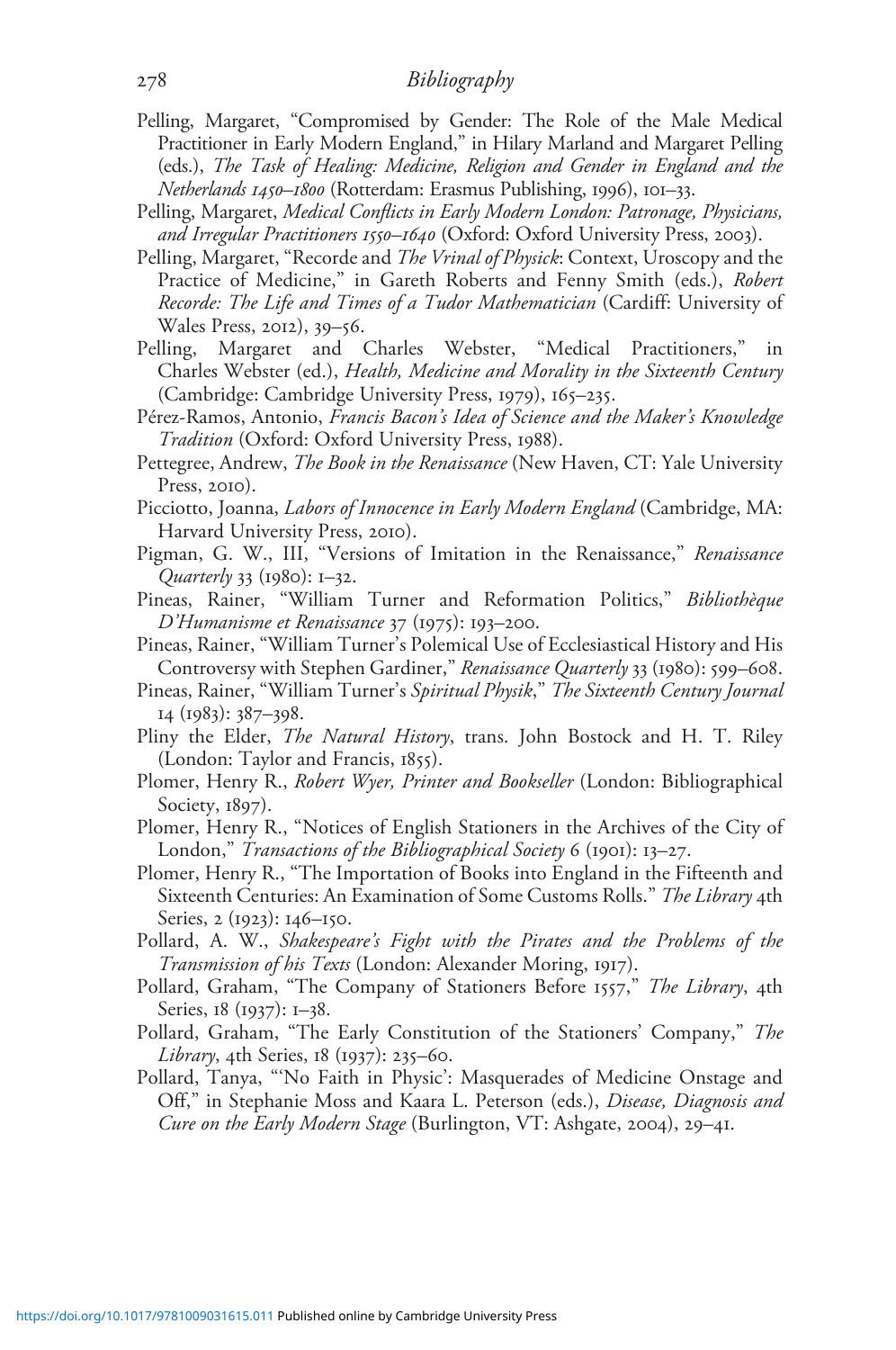- Pollard, Tanya, Drugs and Theater in Early Modern England (Oxford: Oxford University Press, 2005).
- Pollock, Linda, With Faith and Physic: The Life of a Tudor Gentlewoman Lady Grace Mildmay, 1552–1620 (New York: St. Martin's Press, 1993).
- Poovey, Mary, A History of the Modern Fact: Problems of Knowledge in the Sciences of Wealth and Society (Chicago: University of Chicago Press, 1998).
- A Proclamation ... to Avoice Suche Englishe Bookes, as Containe Heresies (London: Thomas Berthelet, 1546). STC 7809
- Raleigh, Walter, The History of the World (London: William Stansby for Walter Burre, 1614). STC 20637
- Rappaport, Steve, Worlds within Worlds: Structures of Life in Sixteenth-Century London (Cambridge: Cambridge University Press, 1989).
- Raven, Charles E., English Naturalists from Neckham to Ray: A Study of the Making of the Modern World (Cambridge: Cambridge University Press, 1947).
- Reed, A. W., "The Regulation of the Book Trade before the Proclamation of 1538," Transactions of the Bibliographical Society 15 (1917–1919): 157–184.
- Reeds, Karen, "[Untitled Review]," Isis 79 (1998): 288–289.
- Richards, Jennifer, "Reading and Hearing The Womans Booke in Early Modern England," Bulletin of the History of Medicine 89 (2015): 434–462.
- Richardson, Lisa, "Plagiarism and Imitation in Renaissance Historiography," in Paulina Kewes (ed.), Plagiarism in Early Modern England (New York: Palgrave, 2003), 106–118.
- Richlin, A. "Pliny's Brassiere," in Laura K. McClure (ed.), Sexuality and Gender in the Classical World (Oxford: Blackwell, 2002), 225–255.
- Ricks, Christopher, "Plagiarism," in Paulina Kewes (ed.), Plagiarism in Early Modern England (New York: Palgrave, 2003), 21–40.
- Riddle, John M., "[Untitled Review]," Systemic Botany 13 (1988): 473.
- Roesslin, Eucharius, The Byrth of Mankinde (London: Thomas Raynald, 1540).  $STC$  21153
- Roesslin, Eucharius, The Byrth of Mankynde, Otherwyse Named the Womans Booke (London: Thomas Raynald, 1545).  $STC$  21154
- Rohde, Eleanour Sinclair, The Old English Herbals (London: Longmans, Green and Co., 1922).
- Rose, Mark, "The Author as Proprietor: *Donaldson v. Becket* and the Genealogy of Modern Authorship," Representations 23 (1988): 51–85.
- Rose, Mark, Authors and Owners: The Invention of Copyright (Cambridge, MA: Harvard University Press, 1993).
- Ryrie, Alec, "Marshall, William (d. 1540?), Printer and Translator," ODNB, 2004.
- Saenger, Paul and Michael Heinlen, "Incunable Description and Its Implication for the Analysis of Fifteenth-Century Reading Habits," in Sandra Hindman (ed.), Printing the Written Word: The Social History of Books circa 1450–1520 (Ithaca, NY: Cornell University Press, 1991), 225–258.
- Salaman, Redcliffe N., The History and Social Influence of the Potato (Cambridge: Cambridge University Press, 1949).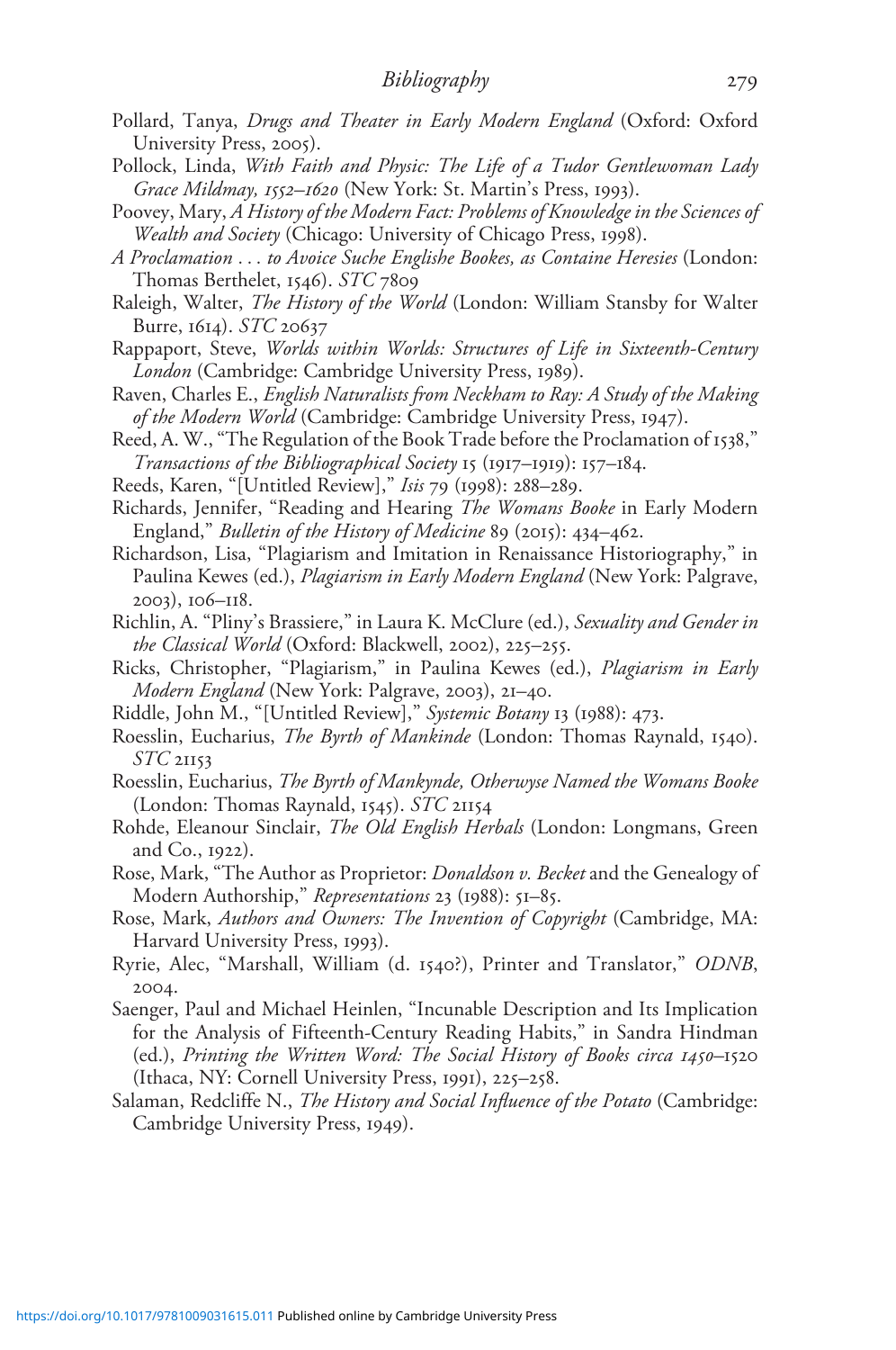- Schroder, H. J. (ed.), *Disciplinary Decrees of the General Councils* (London: B. Herder Book Company, 1937).
- Secord, Anne, "Botany on a Plate: Pleasure and the Power of Pictures in Promoting Early Nineteenth-Century Scientific Knowledge," Isis 93 (2002): 28-57.
- Shakespeare, William, King Lear, ed. Kenneth Muir, Arden Second Series (London: Routledge, 1972).
- Shakespeare, William, All's Well That Ends Well, ed. Susan Snyder (Oxford: Oxford University Press, 1993).
- Shakespeare, William, King Lear, ed. R. A. Foakes, Arden Third Series (London: Bloomsbury, 1997).
- Shakespeare, William, Hamlet, ed. Ann Thompson and Neil Taylor, Arden Third Series (London: Bloomsbury, 2006).
- Shakespeare, William, The New Oxford Shakespeare: The Complete Works, Modern Critical Edition, ed. Gary Taylor, John Jowett, Terri Bourus, and Gabriel Egan (Oxford: Oxford University Press, 2016).
- Shapin, Steven, A Social History of Truth: Civility and Science in Seventeenth-Century England (Chicago: University of Chicago Press, 1994).
- Shaw, Peter, "Plagiary," The American Scholar 51 (1982): 325–337.
- Sherman, William H., "What Did Renaissance Readers Write in Their Books?" in Jennifer Andersen and Elizabeth Sauer (eds.), Books and Readers in Early Modern England: Material Studies (Philadelphia: University of Pennsylvania Press, 2002), 119–137.
- Sherman, William H., Used Books: Marking Readers in Renaissance England (Philadelphia: University of Pennsylvania Press, 2008).
- Shevlin, Eleanor F., "'To Reconcile Book and Title, and Make 'Em Kin to One Another': The Evolution of the Title's Contractual Functions," Book History 2 (1999): 42–77.
- Slack, Paul, "Mirrors of Health and Treasures of Poor Men: The Uses of the Vernacular Medical Literature of Tudor England," in Hilary Marland and Margaret Pelling (eds.), The Task of Healing: Medicine, Religion and Gender in England and the Netherlands (Rotterdam: Erasmus Publishing, 1996), 239–273.
- Smith, Pamela, The Body of the Artisan: Art and Experience in the Scientific Revolution (Chicago: University of Chicago Press, 2004).
- Sofer, Andrew, The Stage Life of Props (Ann Arbor: University of Michigan Press, 2003).
- Stallybrass, Peter, "Books and Scrolls: Navigating the Bible," in Jennifer Andersen and Elizabeth Sauer (eds.), Books and Readers in Early Modern England (Philadelphia: University of Pennsylvania Press, 2002), 42–79.
- Stannard, Jerry, "Dioscorides and Renaissance Material Medica," in Materia Medica in the XVI Century: Proceedings of a Symposium at the International Academy of the History of Medicine (London: Pergamon Press, 1966), 1-21
- Tanselle, G. Thomas, "Historicism and Critical Editing," Studies in Bibliography 39 (1986): 1–46.
- Tanselle, G. Thomas, A Rationale of Textual Criticism (Philadelphia: University of Pennsylvania Press, 1989).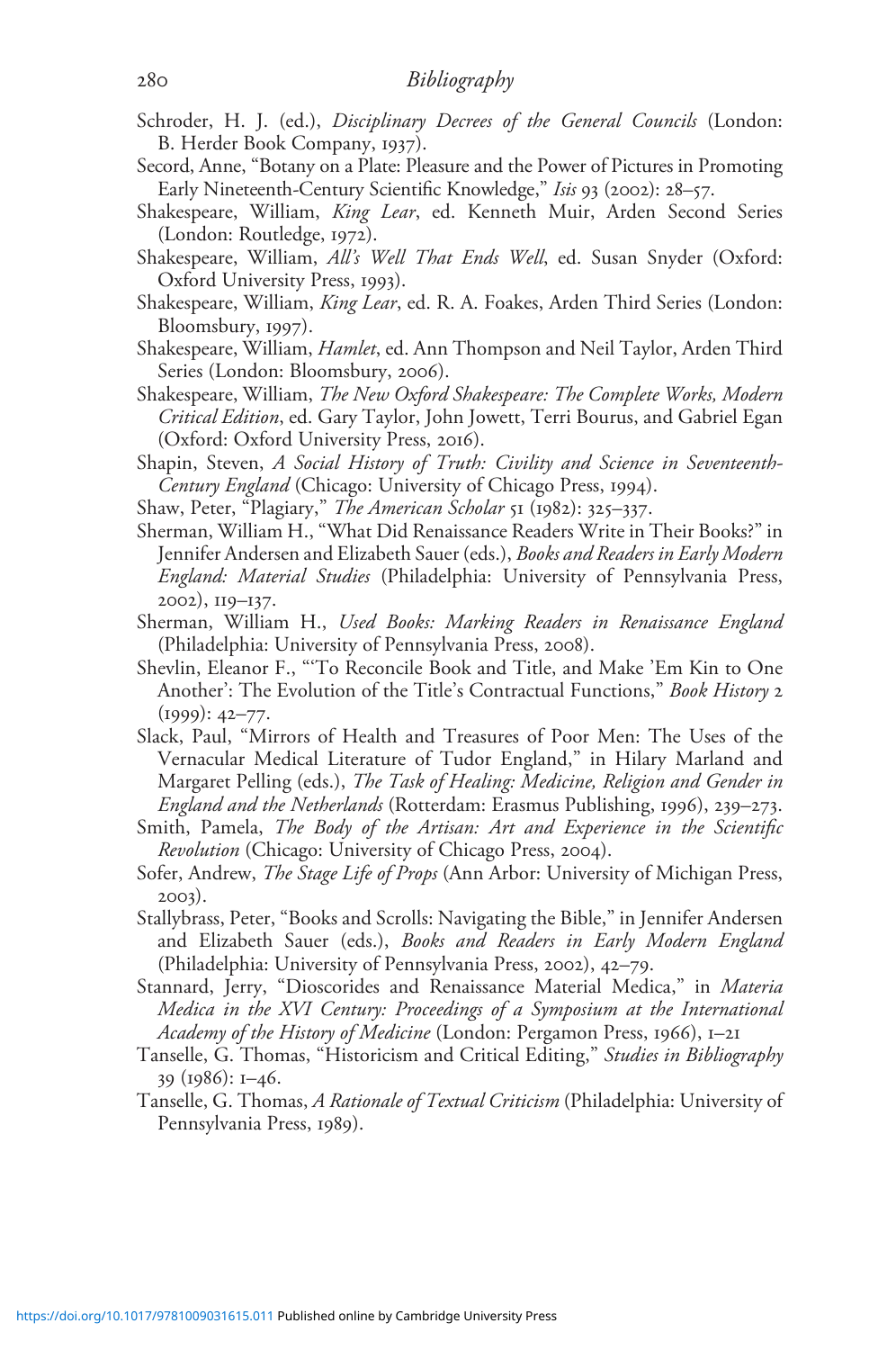- Tanselle, G. Thomas, "Textual Instability and Editorial Idealism," Studies in Bibliography 49 (1996): 1–60.
- Taylor, Gary, "The War in King Lear," Shakespeare Survey 33 (1980): 27–34.
- Taylor, Gary and Michael Warren (eds.), The Division of the Kingdoms: Shakespeare's Two Versions of King Lear (Oxford: Clarendon Press, 1986).
- Thomas, A. H. (ed.), Calendar of Plea and Memoranda Rolls Preserved among the Archives of the Corporation of the City of London at the Guildhall, 6 vols. (London: 1929–1961).
- Tomlins, Thomas E. and John Raithby (eds.), The Statutes at Large, of England and of Great Britain: From Magna Carta to the Union of the Kingdoms of Great Britain and Ireland, 20 vols. (London: G. Eyre and A. Strahan, 1811).
- Topham, Jonathan R, "A View from the Industrial Age," Isis 95 (2004): 431–442.
- Tracy, P. B., "Robert Wyer: A Brief Analysis of His Types and a Suggested Chronology for the Output of His Press," *The Library* 6th series, 2 (1980): 293–303.
- Traister, Barbara Howard, The Notorious Astrological Physician of London: Works and Days of Simon Forman (Chicago: University of Chicago Press, 2001).
- Traister, Barbara Howard, "'Note Her a Little Farther': Doctors and Healers in the Drama of Shakespeare," in Stephanie Moss and Kaara L. Peterson (eds.), Disease, Diagnosis, and Cure on the Early Modern Stage (Burlington, VT: Ashgate, 2004), 43–52.
- Turner, William, The Huntyng of the Romyshe Vuolpe (Emden: Egidius van der Erve, 1555). STC 24356
- Turner, William, Turner on Birds: A Short and Succinct History of the Principal Birds Noticed by Pliny and Aristotle. ed. and trans. A. H. Evans (Cambridge: Cambridge University Press, 1903).
- Turner, William, William Turner: Libellus de Re Herbaria 1538, The Names of Herbes 1548, ed. William T. Stern (London: Ray Society, 1965).
- Twyning, John, "Dekker, Thomas (c. 1572–1632), Playwright and Pamphleteer," ODNB, 2008.
- Unwin, George, Industrial Organization in the Sixteenth and Seventeenth Centuries (Oxford: Clarendon Press, 1904).
- Unwin, George, The Gilds and Companies of London, 3rd ed. (London: Allen & Unwin, 1938).
- Viswanathan, S., "Milton and Purchas' Linschoten: An Additional Source for Milton's Indian Figtree," Milton Newsletter 2 (1968): 43–45.
- Wabuda, Susan, "Crome, Edward (d. 1562), Church of England Clergyman and Religious Controversialist," ODNB, 2008.
- Wall, Wendy, The Imprint of Gender: Authorship and Publication in the English Renaissance (Ithaca, NY: Cornell University Press, 1993).
- Wall, Wendy, "Reading the Home: The Case of The English Housewife," in Helen Smith and Louise Wilson (eds.), Renaissance Paratexts (Cambridge: Cambridge University Press, 2011), 165–184.
- Wall, Wendy. Recipes for Thought: Knowledge and Taste in the Early Modern English Kitchen (Philadelphia: University of Pennsylvania Press, 2016).